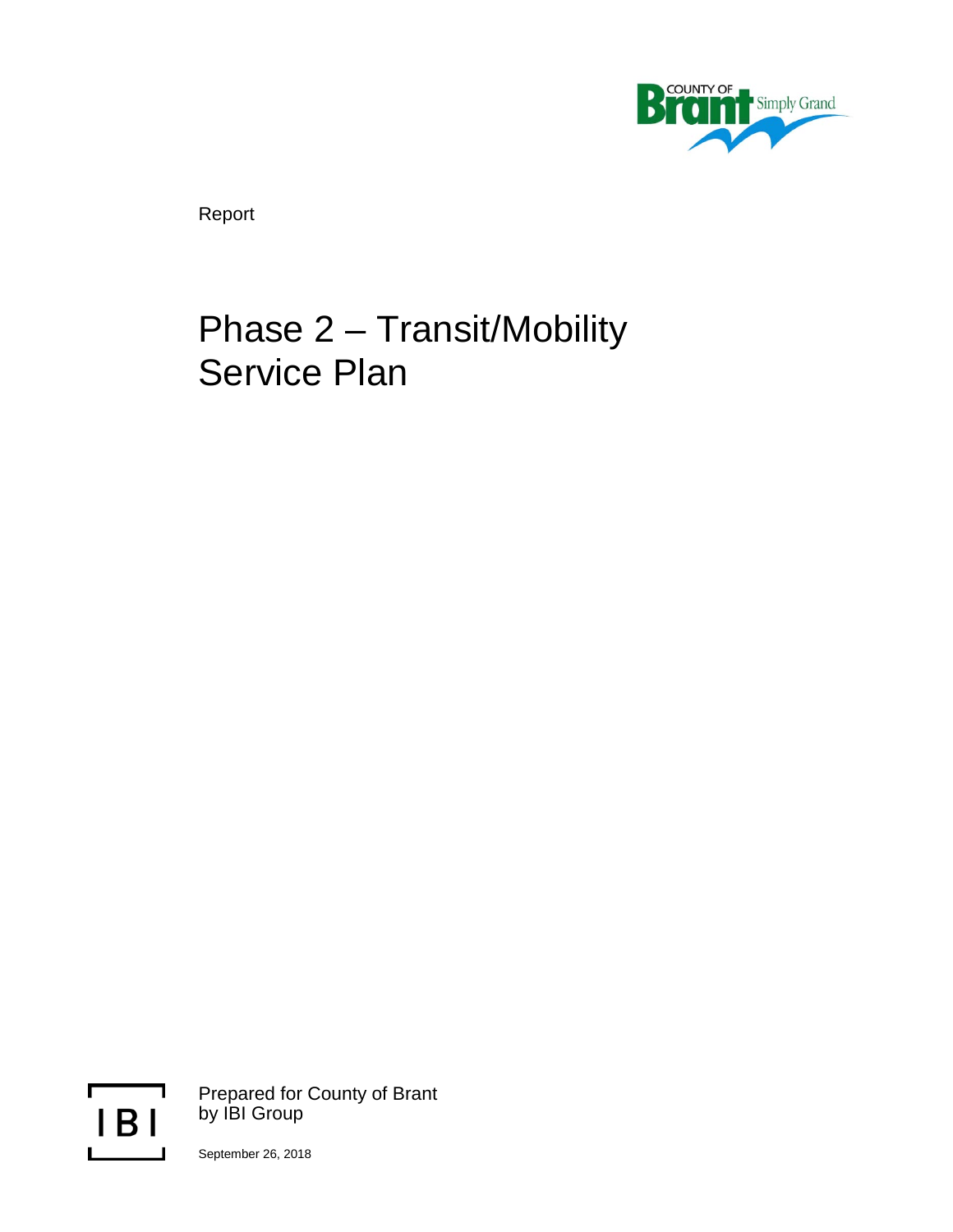# Document Control Page

| <b>CLIENT:</b>           | County of Brant                                 |
|--------------------------|-------------------------------------------------|
| <b>PROJECT NAME:</b>     | <b>Phase 2 - Draft Transit Service Plan</b>     |
| <b>REPORT TITLE:</b>     | Phase 2 - Transit/Mobility Service Plan - Final |
| <b>IBI REFERENCE:</b>    | 106158                                          |
| <b>VERSION:</b>          | <b>Draft</b>                                    |
| <b>DIGITAL MASTER:</b>   | 106158/10.0                                     |
| <b>ORIGINATOR:</b>       | <b>Chris Prentice, Steve Wilks</b>              |
| <b>REVIEWER:</b>         | <b>Chris Prentice, Steve Wilks</b>              |
| <b>AUTHORIZATION:</b>    | <b>Bruce Mori</b>                               |
| <b>CIRCULATION LIST:</b> |                                                 |
| <b>HISTORY:</b>          |                                                 |
|                          |                                                 |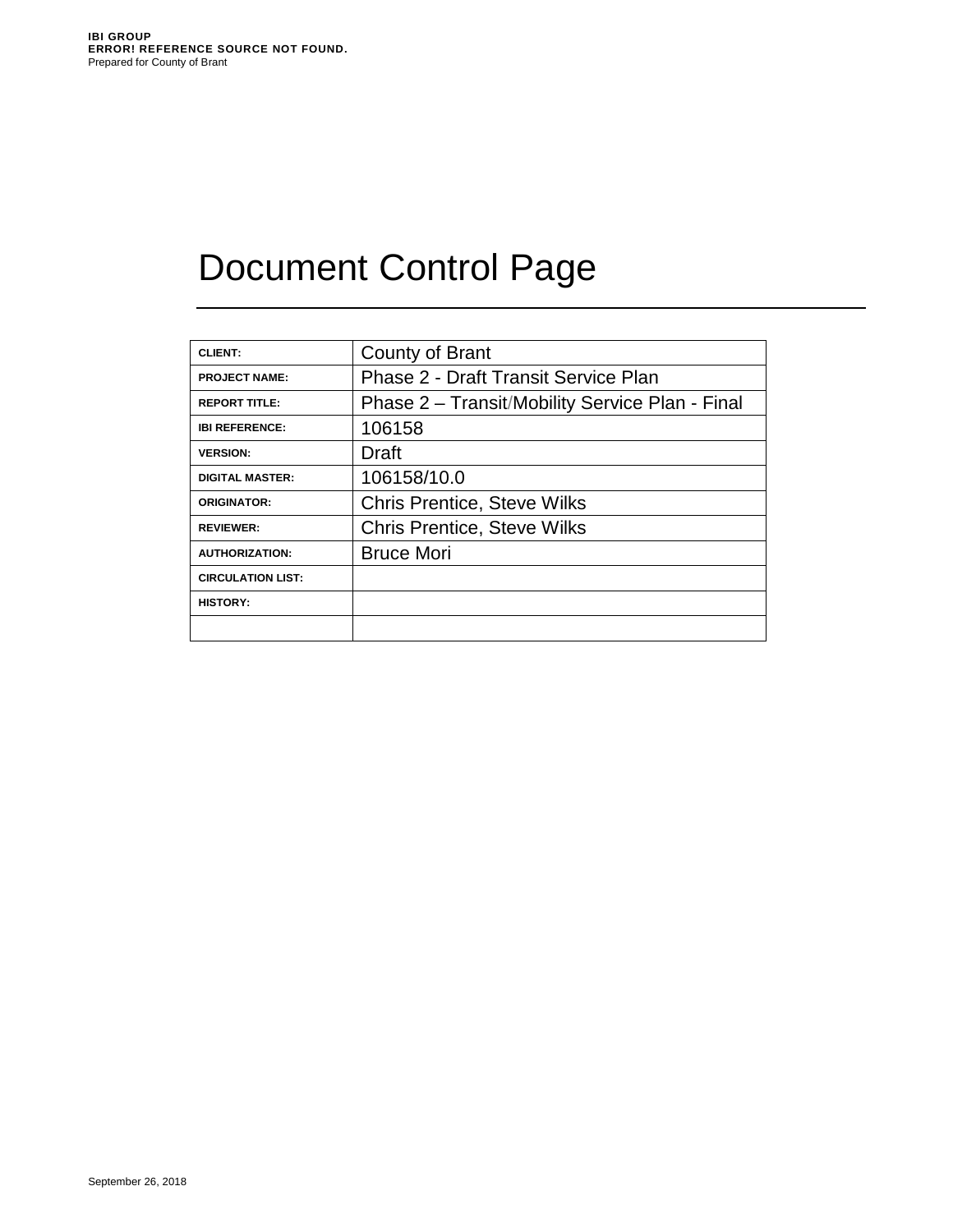# **Table of Contents**

| 1            |     |                                                 |  |
|--------------|-----|-------------------------------------------------|--|
|              | 1.1 |                                                 |  |
|              |     |                                                 |  |
|              |     |                                                 |  |
|              |     |                                                 |  |
|              | 1.2 |                                                 |  |
|              |     |                                                 |  |
|              |     |                                                 |  |
| $\mathbf{2}$ |     |                                                 |  |
|              | 2.1 |                                                 |  |
|              |     |                                                 |  |
|              |     | 2.2.1                                           |  |
|              |     | 2.2.2 Expand STP to a General Public Service 12 |  |
|              | 2.5 |                                                 |  |
| 3            |     |                                                 |  |
|              | 3.1 |                                                 |  |
|              |     |                                                 |  |
|              |     |                                                 |  |
|              | 3.2 |                                                 |  |
|              |     |                                                 |  |
|              | 3.3 |                                                 |  |
|              | 3.4 |                                                 |  |
|              | 3.5 |                                                 |  |
|              |     |                                                 |  |
|              | 3.6 |                                                 |  |
|              |     |                                                 |  |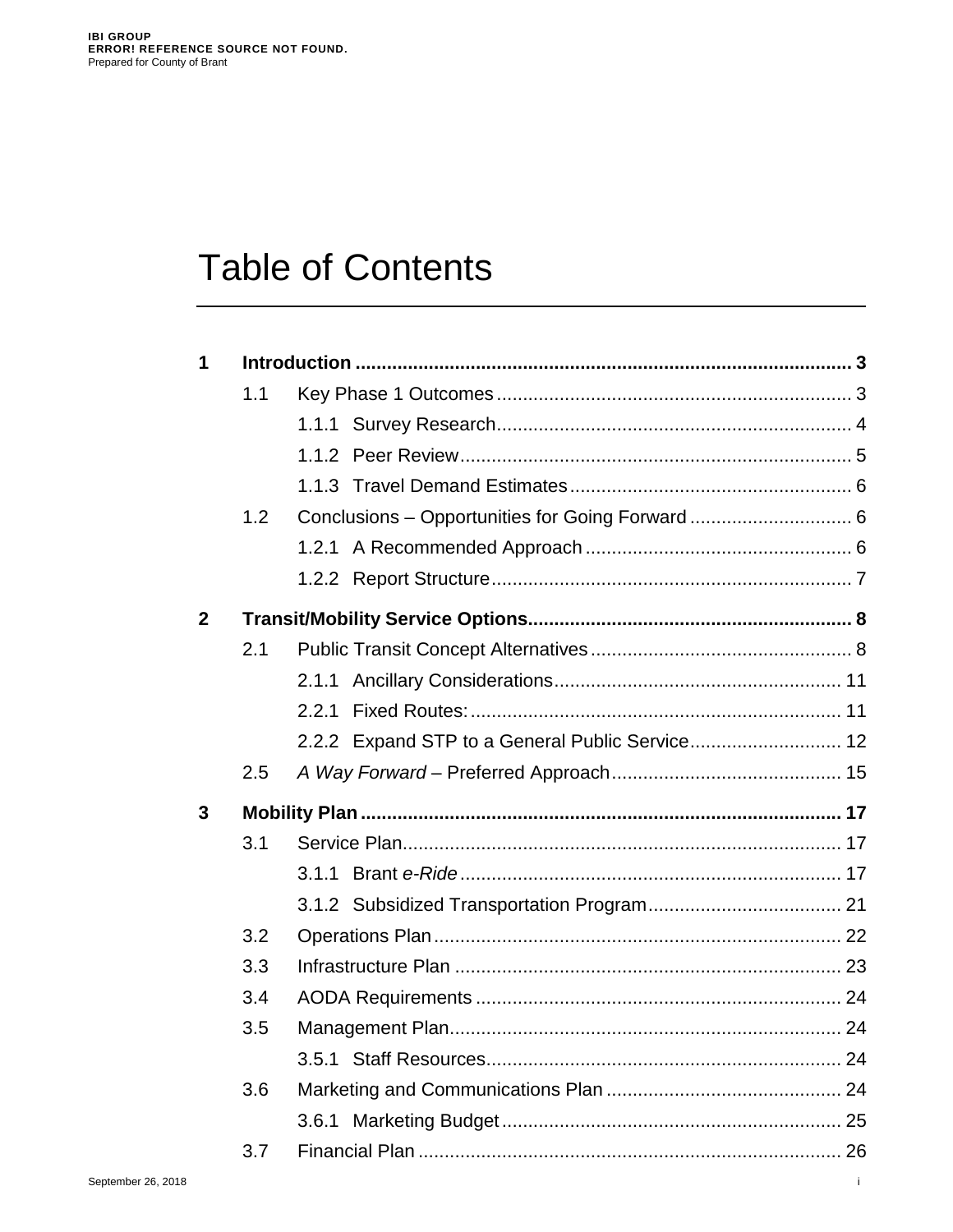# Table of Contents (continued)

| $\overline{\mathbf{4}}$ |                                                                               |  |
|-------------------------|-------------------------------------------------------------------------------|--|
|                         |                                                                               |  |
|                         |                                                                               |  |
|                         | Exhibit 3.2: Brant e-Ride Ridership Estimate Assumptions and Calculations  21 |  |
|                         |                                                                               |  |
|                         |                                                                               |  |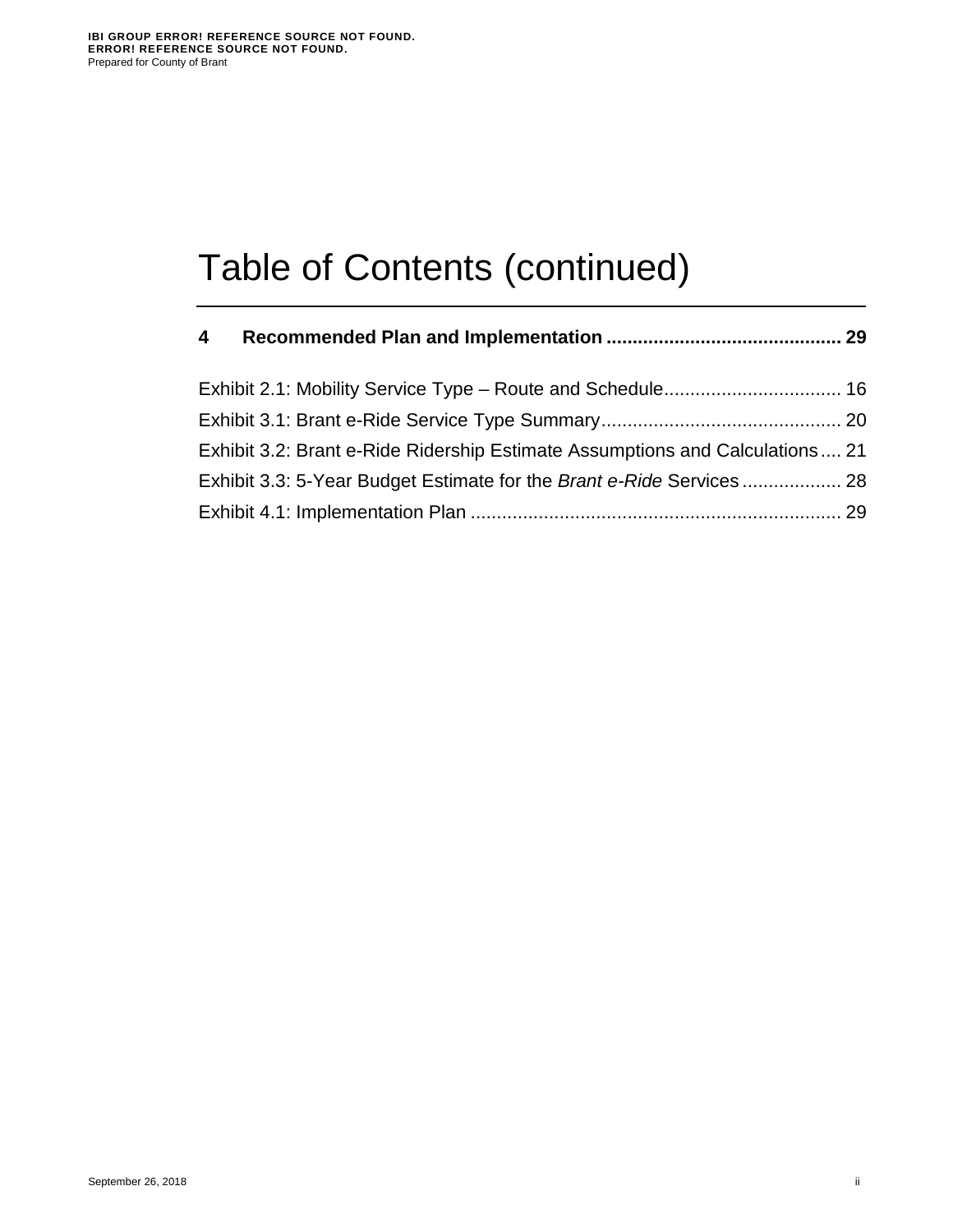# <span id="page-4-0"></span>1 Introduction

The County of Brant initiated a study to assess the feasibility of introducing a public transit/mobility service in the County. The study has been conducted in two phases: Phase 1 – analysis of demand for a service and identification of potential service options; and, Phase 2, a detailed service/mobility plan for the preferred service option.

This report represents Phase 2 of the study and provides details and business model for the preferred service concept consisting of a service plan (services, service levels, method of service delivery), financial plan and implementation plan with operations, administrative and infrastructure details. Council considered and received the Phase 1 report on January 8, 2018 and approved proceeding with Phase 2.

In Phase 1 of the study the following work was undertaken:

- Consultation with stakeholders through meetings with key opinion leaders, taxi operators, Transportation Task Force and including online and hard copy surveys to determine residents' needs and priorities.
- Peer review of transit services in 17 other Ontario municipalities to learn from their experience.
- Determined the demand, market and potential use for transit services through analysis of demographic, growth and travel trends and feedback from stakeholders.
- Critically reviewed the existing STP service as well as the County taxi by-law with respect to the STP operation and potential separation of public transit service from conventional taxi services.
- Potential transit service concepts were identified.

# <span id="page-4-1"></span>1.1 Key Phase 1 Outcomes

Key outcomes from the Phase 1 report provided the basis for the development of Transit/Mobility Service Options (Chapter 2) and a Mobility Plan (Chapter 3). Further, in the development of travel demand/ridership estimates, an initial Phase 1 task was a comprehensive (and critical) review of "what we know". Specifically:

- a. Survey Results what the community is telling us;
- b. Peer Review to extrapolate trip incident rates and determine their applicability to the County of Brant operating environment; and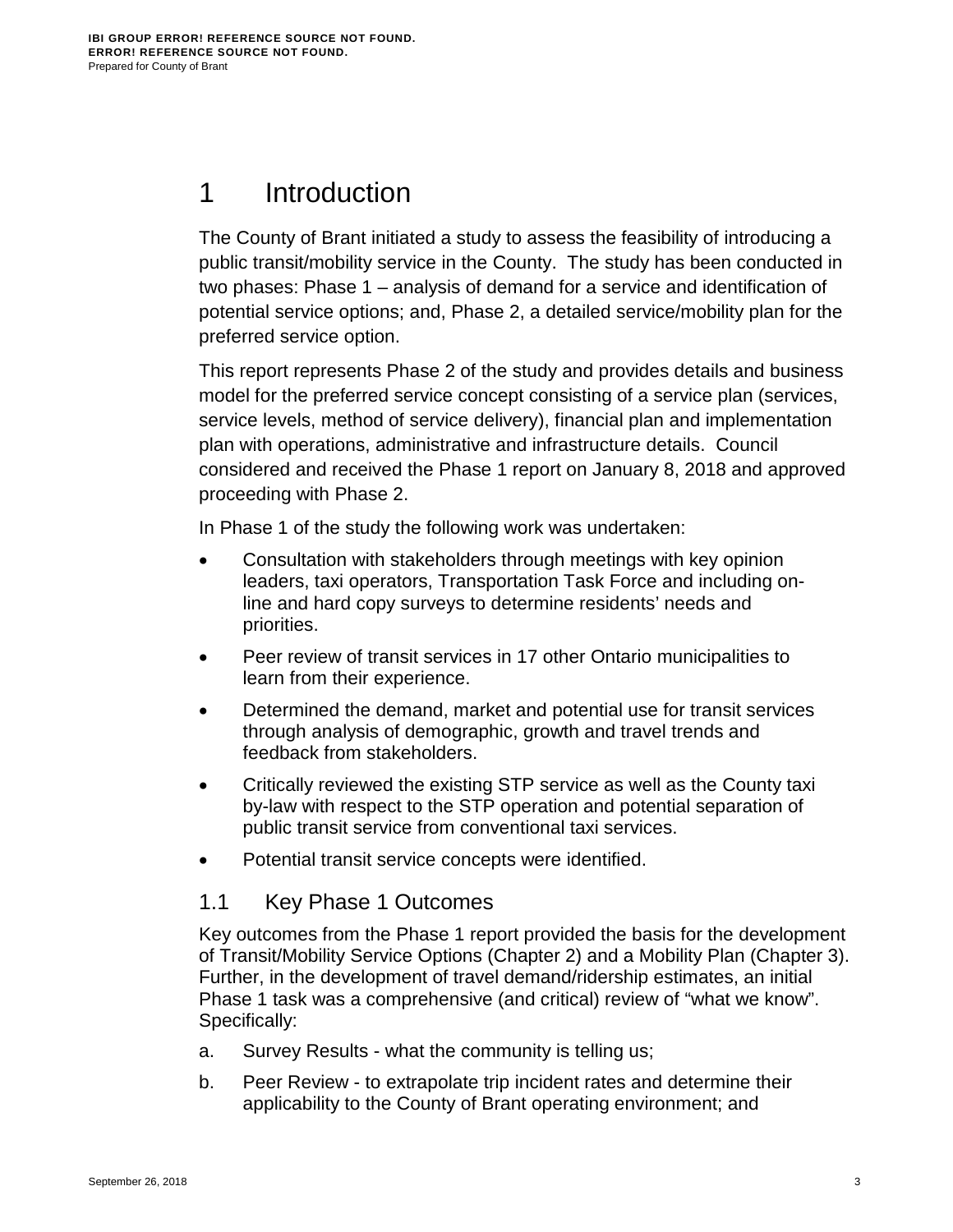c. Consideration that STP currently provides over 10,000 annual trips for the senior and disability communities in the County.

#### <span id="page-5-0"></span>**1.1.1 Survey Research**

Empirical data (from the survey research) suggests the following:

A. On-line & Paper Survey Responses

73% of respondents either strongly agree or somewhat agree that getting around the County of Brant is difficult

61% of respondents either strongly or somewhat agree that there is a need for public transit service *for themselves*

86% of respondents either strongly or somewhat agree that there is a need for public transit service for *somebody else they know*

83% of respondents either strongly or somewhat agree that public transit service is needed within the County of Brant

45% either strongly or somewhat agreeing that transit service is needed to connect to Norfolk County

91% of respondents either strongly or somewhat agree that public transit service is needed between the County of Brant and Brantford

Over 80% of respondents indicated that neither they nor anybody in their household needs accessible transit

The most popular reason for interest in public transit in the County of Brant is "Traffic congestion", with 15% of responses. This is followed by "Limited access to car", "Unable to drive", and "I don't know" with 11% of responses. A combined 26% of responses chose a reason that had to do with access to a car for transportation. While the largest category ("Other") had 27% of responses, these varied between reasons such as environment and accessibility

One question provided a matrix to gather responses about parts of the County that should be connected to each other by transit. The most popular starting destination was Paris, followed by Burford and St. George. The most chosen "route" was Burford to Paris, with 138 responses, followed by Paris to Burford, Paris to St. George, St. George to Paris, and internal trips within Paris. The table below provides a summary of the responses (the top 5 responses are indicated in red):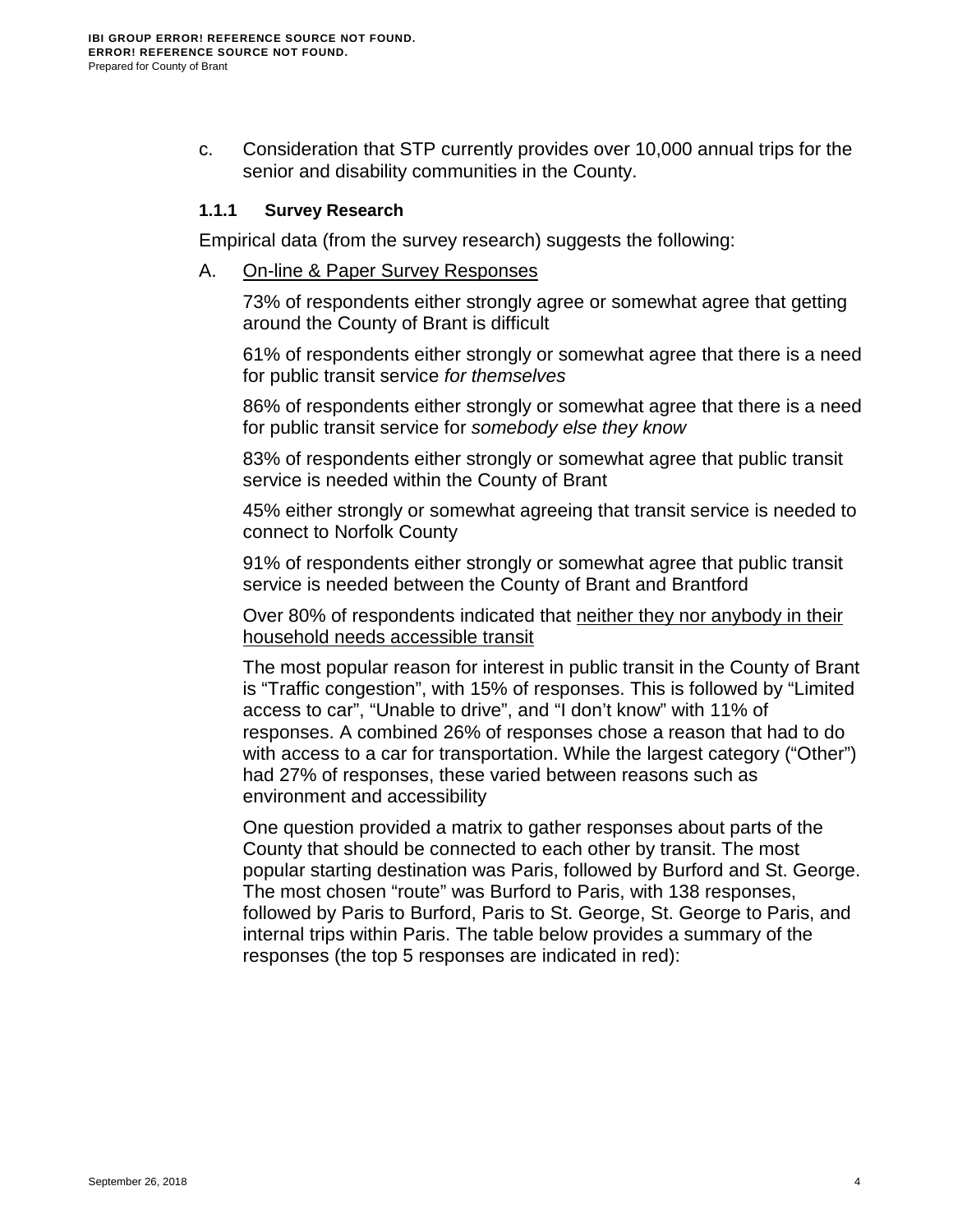|    |                    | From           |                                  |    |     |          |            |    |                      |
|----|--------------------|----------------|----------------------------------|----|-----|----------|------------|----|----------------------|
|    |                    | <b>Burford</b> | Mount Pleasant   Oakland   Paris |    |     | Scotland | St. George |    | Onondaga Glen Morris |
|    | <b>Burford</b>     | 65             | 51                               | 52 | 132 | 67       | 54         | 40 | 34                   |
|    | Mount Pleasant     | 51             | 37                               | 42 | 67  | 43       | 31         | 31 | 26                   |
|    | Oakland            | 41             | 41                               | 26 | 47  | 44       | 25         | 28 | 21                   |
|    | Paris              | 138            | 84                               | 69 | 109 | 77       | 126        | 59 | 86                   |
| To | Scotland           | 49             | 39                               | 45 | 58  | 30       | 29         | 27 | 23                   |
|    | St. George         | 63             | 41                               | 34 | 132 | 36       | 48         | 36 | 59                   |
|    | Onondaga           | 31             | 28                               | 26 | 48  | 28       | 28         | 24 | 24                   |
|    | <b>Glen Morris</b> | 30             | 23                               | 21 | 67  | 23       | 45         | 21 | 24                   |

#### B. Telephone Survey - Results

The need for public transit in the County of Brant exists but is somewhat moderate among residents.

Nearly half (49%) of residents think it is difficult to get around the County of Brant.

One-third (35%) strongly agree that they know someone who would need public transit in the County. However, this number is lower when asked about the need for themselves or someone else in their household (19% strongly agree each). One-third (35%) of residents say they would not see a benefit in having access to a public transit service.

More than half of residents (56%) would be willing to pay \$5.00 and 42% report that they would use public transit at least once a week.

Some of the reasons residents say they would need public transit include: no/limited access to a car, unable to drive, inability to rely on friends and family to help them get around, affordability and traffic congestion.

County of Brant residents most frequently travel to Brantford and Paris.

#### <span id="page-6-0"></span>**1.1.2 Peer Review**

The Peer Review provided valuable information - germane to developing preliminary ridership estimates is focusing on those communities with a service delivery framework linking small urban as well as serving a predominantly rural, low density population areas.

For the purposes of producing travel demand estimates, service characteristics from the peer review looked at population, number of trips provided, trips per capita, etc. Further, based on the need to look at "like characteristics" applicable to Brant, peer averages were recalculated reflecting the exclusion of larger urbanized areas such as Brantford as well as small urban operations restricted to municipal boundaries (not serving a broader regional or county area) such as Brockville. Conversely, Norfolk County<sup>1</sup> service for example

<span id="page-6-1"></span> $\overline{\phantom{a}}$  $1$  Recognizing that Norfolk County has a population of 63,200, their transit service area population is 30,700.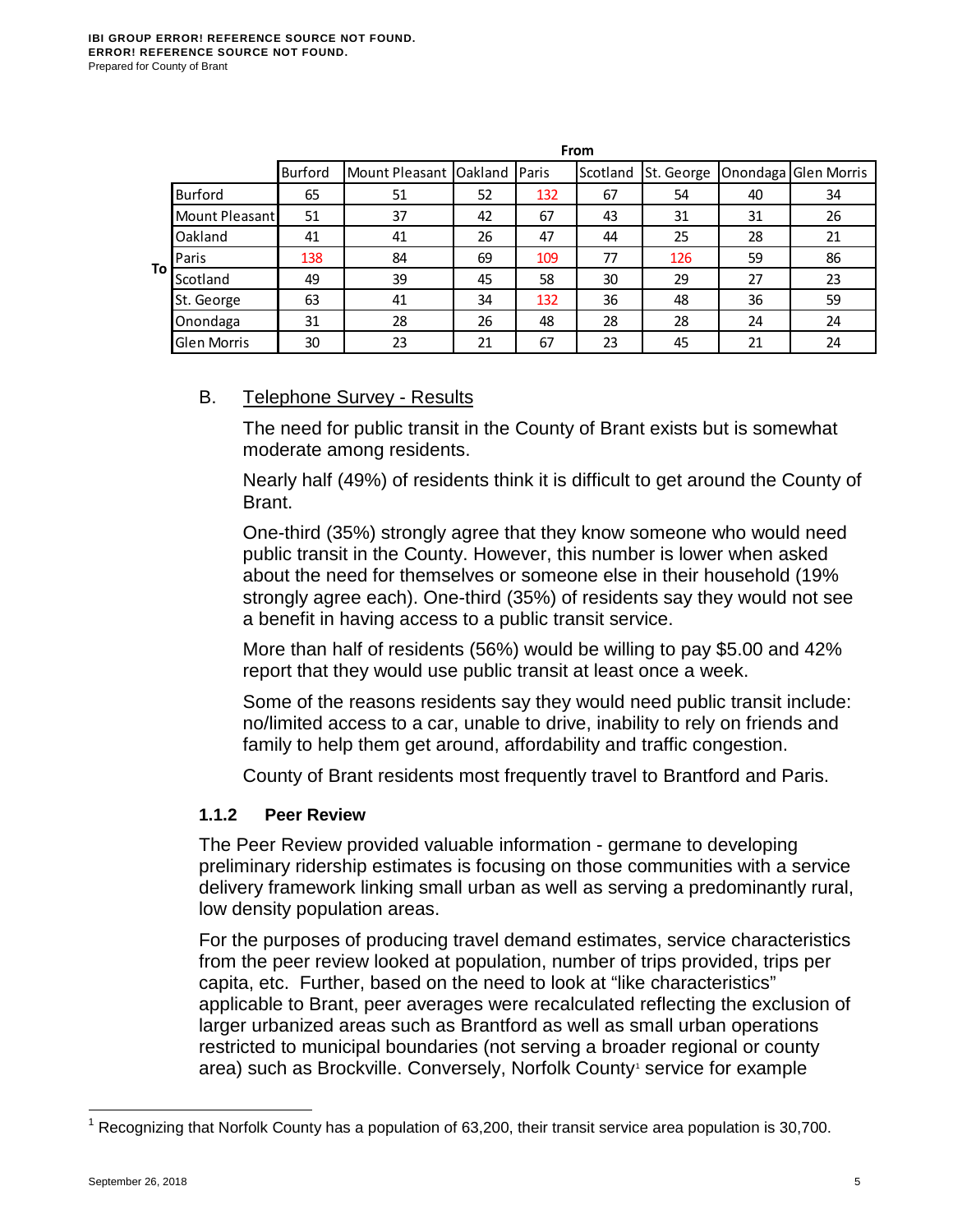(generating 0.2 trips per capita), appears to be more analogous with the Brant service area.

Building on the review of peer operating characteristics (as discussed above), consideration of the population characteristics of Brant (36,700) and the population of specific communities including Paris (12,300), St. George (3,250), Burford and Harley (2,100), etc. were also factored into the generating of ridership/travel demand estimates (and the application of trip generation rates).

## <span id="page-7-0"></span>**1.1.3 Travel Demand Estimates**

In consideration of what the community has said combined with assessment of peer experience, the following presents preliminary assumptions for calculating annual *general public* travel demand/ridership estimates, or trip generation rates:

Brant County (non-urban): 0.5 trips per capita (x 16,000) = 8,000 per year

Small urban communities: 1.7 trips per capita  $(x 20.700) = 35.190$  per year

The net result is the generation of approximately 43,190 (general public) annual trips (or 3,600 trips/month). Combined with current annual STP ridership, it may be assumed that total travel demand would translate to approximately 53,590 annual trips (4,466 trips/month).

It is important to note that actual ridership will be influenced by transit service design characteristics including service type (fixed route, fixed schedule vs. dynamic route, flex route, ride-share), fare structure, frequency, hours of day, days of week, etc.

# <span id="page-7-1"></span>1.2 Conclusions – Opportunities for Going Forward

Based on the analysis undertaken, it was concluded that some level of sharedride public transit or mobility service is feasible and needed in the County. Further, it was concluded that the existing STP service is at capacity and not sustainable operationally or financially. As well, the current user fee for the service at \$8 to \$10 each way, was high and limits the use of the service. Lower user fees would be necessary to encourage use of a public transit or alternate mobility service.

# <span id="page-7-2"></span>**1.2.1 A Recommended Approach**

Rationalized in Chapter 2 and detailed in Chapter 3, a recommended approach includes the following two key components:

- 1. The County of Brant to advance the deployment of **Brant** *e-Ride* service. **Brant** *e-Ride* will be a directly subsidized microtransit/ ondemand ride hailing (e-Hailing) of shared ride service.
- 2. The County of Brant to eliminate the *Subsidized Transportation Program* and through an aggressive marketing and communications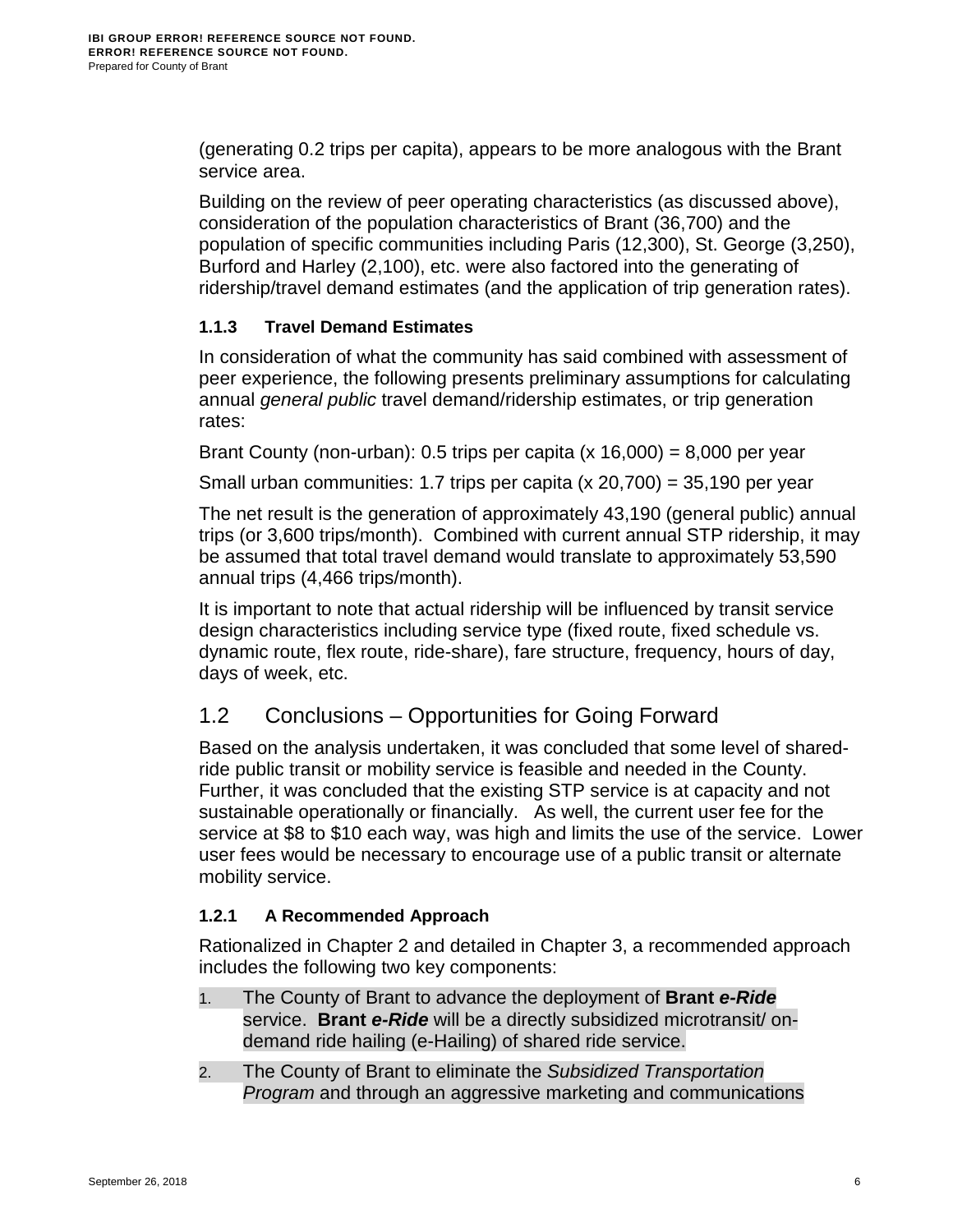campaign, transition STP registrants to the *Community e-Ride* service.

#### <span id="page-8-0"></span>**1.2.2 Report Structure**

Chapter 2 presents a series of transit/mobility options and analysis, culminating in the preferred approach.

Chapter 3 presents a detailed Mobility Plan – a blueprint for implementation articulating a detailed service plan addressing service attributes, fares, levels of service, subsidy levels; infrastructure plan; management plan; marketing and communication plan requirements; and a financial plan.

Chapter 4 presents an implementation strategy including timeframe and requisite requirements for implementation of Brant *e-Ride* services.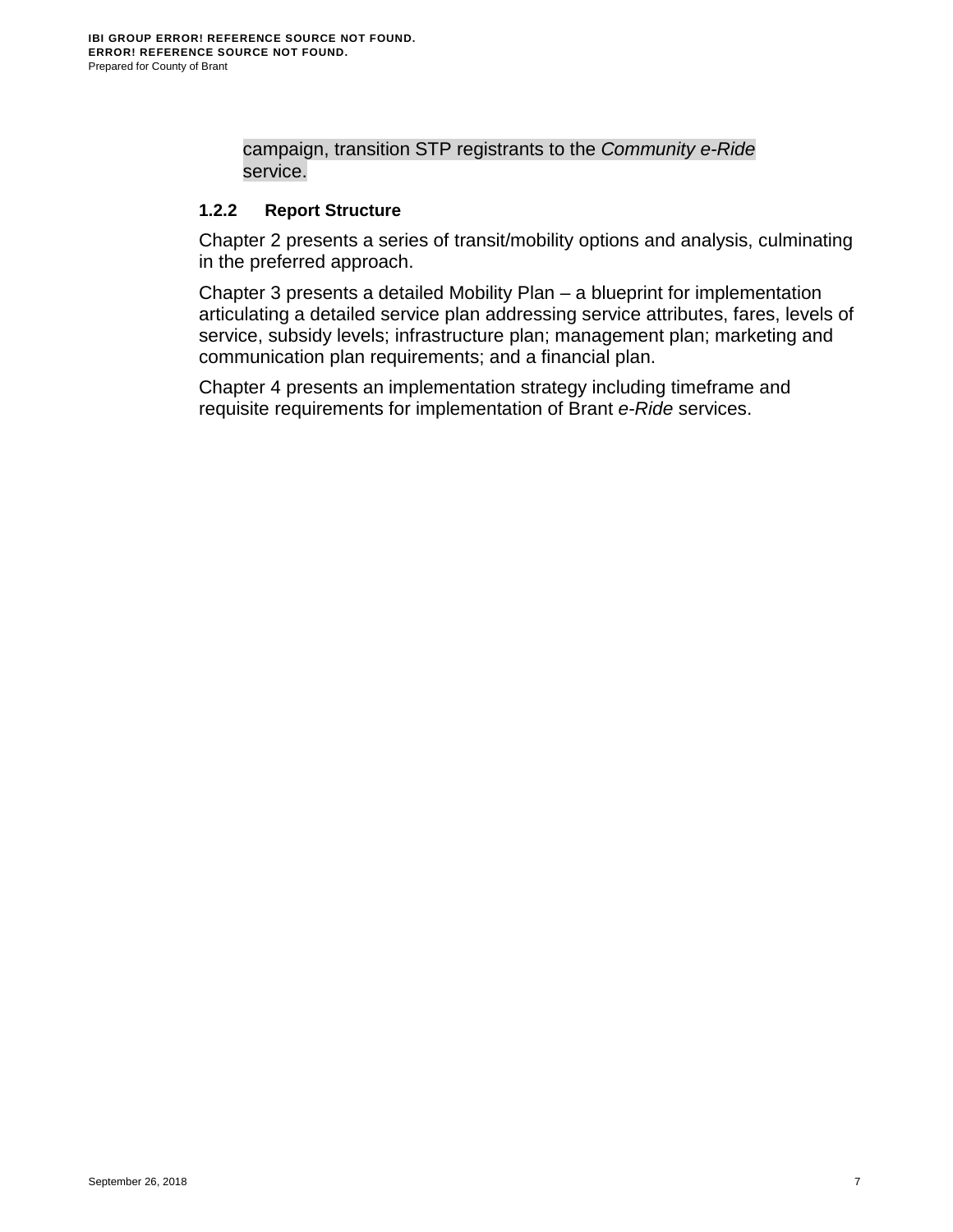# <span id="page-9-0"></span>2 Transit/Mobility Service Options

As noted in Chapter 1, the *Transit Feasibility Study – Phase 1* report presented the results of the comprehensive stakeholder consultation and survey research, peer review, critical review of the existing STP, and the generating of travel demand estimates, which provided the foundation for the development of alternate service delivery scenarios, or public transit/mobility service concepts, as presented herein and include:

- **Fixed route**
- Flex-Zones
- County-wide e-Hailing Service
- Subsidized Transportation Program (STP) Hybrid

# <span id="page-9-1"></span>2.1 Public Transit Concept Alternatives

While survey research suggests the greatest need for connectivity includes the

communities of Paris, St. George and Burford with Brantford, the demand estimates do not justify daily, regularly scheduled (fixed-route, fixedscheduled) service. That said, there is latent demand for a general public transportation/mobility service, or "broader-based" public transit service.

*In short, 'some' level of sharedride public (and specialized) transit service beyond the* 



*current STP service is feasible and needed in the County.*

The following conceptual alternatives are presented for discussion. The alternatives are not necessarily mutually exclusive and include:

- 1. Paris to Brantford fixed-route
	- Operating Monday-Friday
	- 6:00-9:00am and 3:00-6:00pm
	- 1-hour frequency
	- Walk-up service, no pre-booking requirement
	- Enhanced customer information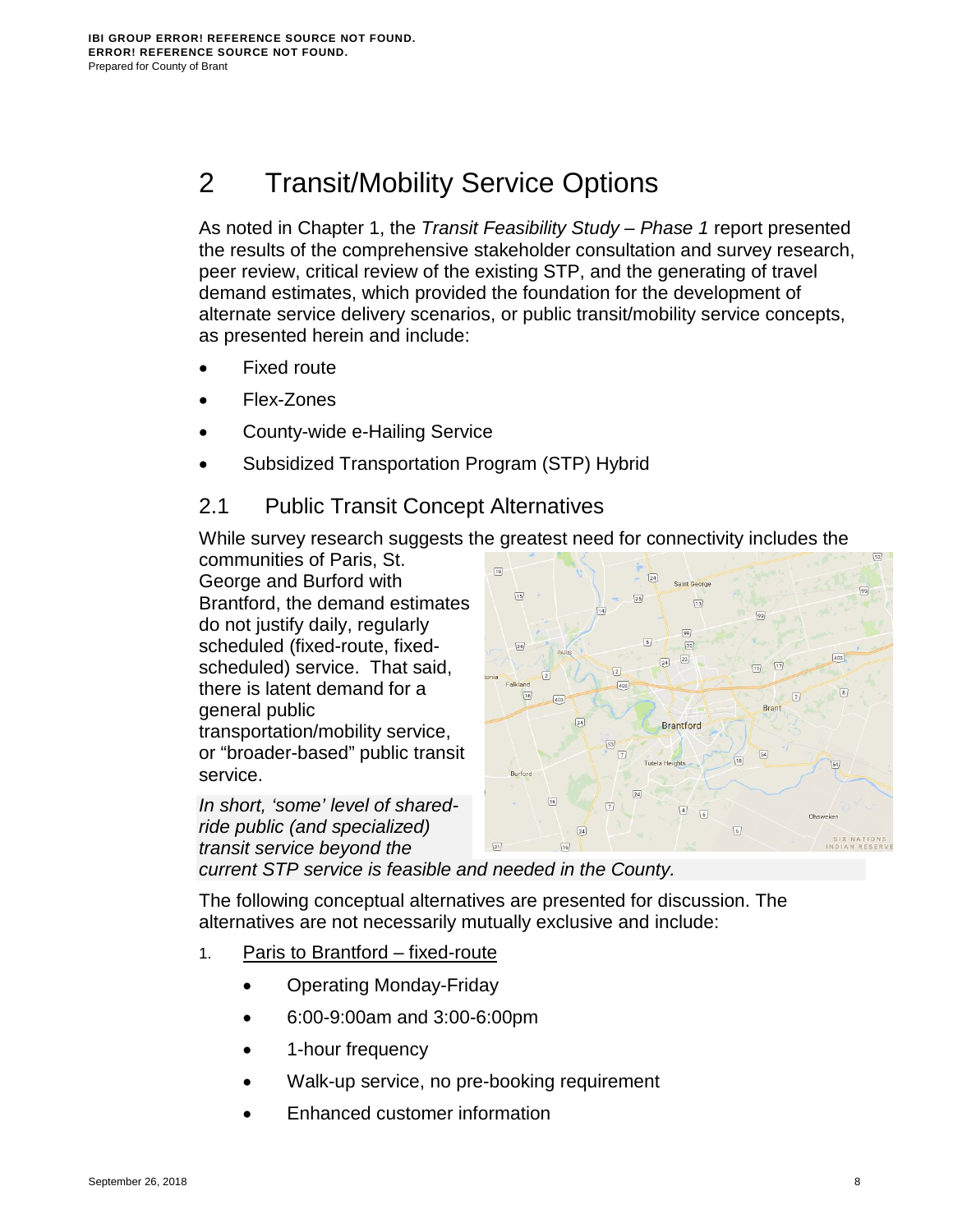- $\bullet$  Use of smaller capacity vehicle may be a mini-van<sup>[2](#page-10-0)</sup>.
- Potential providers private, for profit contractor, taxi, TNC
- Approx. 1,500 annual revenue hours.
- Operating cost range from \$60,000 (@t \$40/hr.) to \$90,000.  $(Q$ \$60/hr.)<sup>[3](#page-10-1)</sup>
- 2. Flex-Zones
	- Provision of demand-response service on a zonal basis (For illustrative purposes - examples – presented below)
	- May provide on specific days of week for example St. George zone – Mon. & Wed.
	- Dynamic itinerary
	- Flexible span and frequency range from defined periods (i.e., commuter peaks) to all-day service
	- Reservations required: app based and/or phone reservations/call centre
	- Potential providers private, for profit contractor, taxi, TNC
	- Use of smaller capacity vehicle may be a mini-van

 $\overline{a}$ 

<span id="page-10-0"></span> $2$  AODA compliant service may be provided under alternate County-wide e-Hailing service providing accessible transport.

<span id="page-10-1"></span> $3$  This cost methodology may be applied to other alternate scenarios in order to provide preliminary cost estimates/order of magnitude. Specific number of revenue hours will be determined by level of service considerations.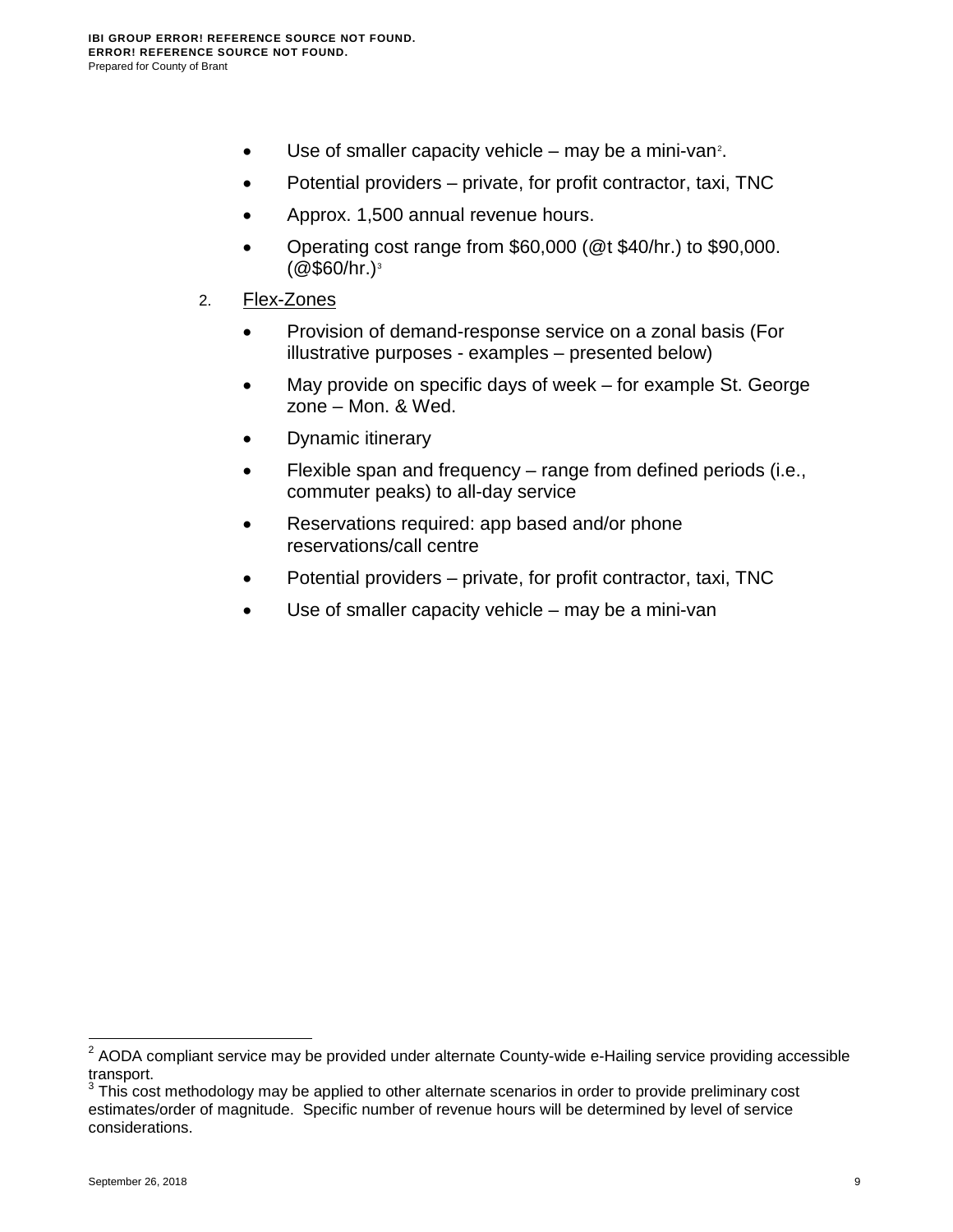

#### 3. County-Wide e-Hailing service – Brant *e-Ride*

- Directly subsidized micro-transit/on-demand ride hailing (e-Hailing)
- Dynamic itinerary
- Flexible span and frequency range from defined periods (i.e., commuter peaks) to all-day service
- Reservations required: app based and/or phone reservations/call centre
- Potential providers private, for profit contractor, taxi, TNC
- Use of smaller capacity vehicle  $-$  may be a mini-van
- Fare policy may be used to influence travel behaviour and may consider alternate subsidy levels based on time of day, trip purpose, eligibility, etc.
- 4. STP Hybrid
- Migrate the current STP program to a hybrid service accommodating both the current registrant population as well as the general public.
- Recognizing that these alternatives are not necessarily mutually exclusive, STP and/or a hybrid may be operated on a flex-zone basis or variation of this concept. For example, shopping trips on Monday and Wednesdays or doctor appointments – Tuesdays and Thursdays.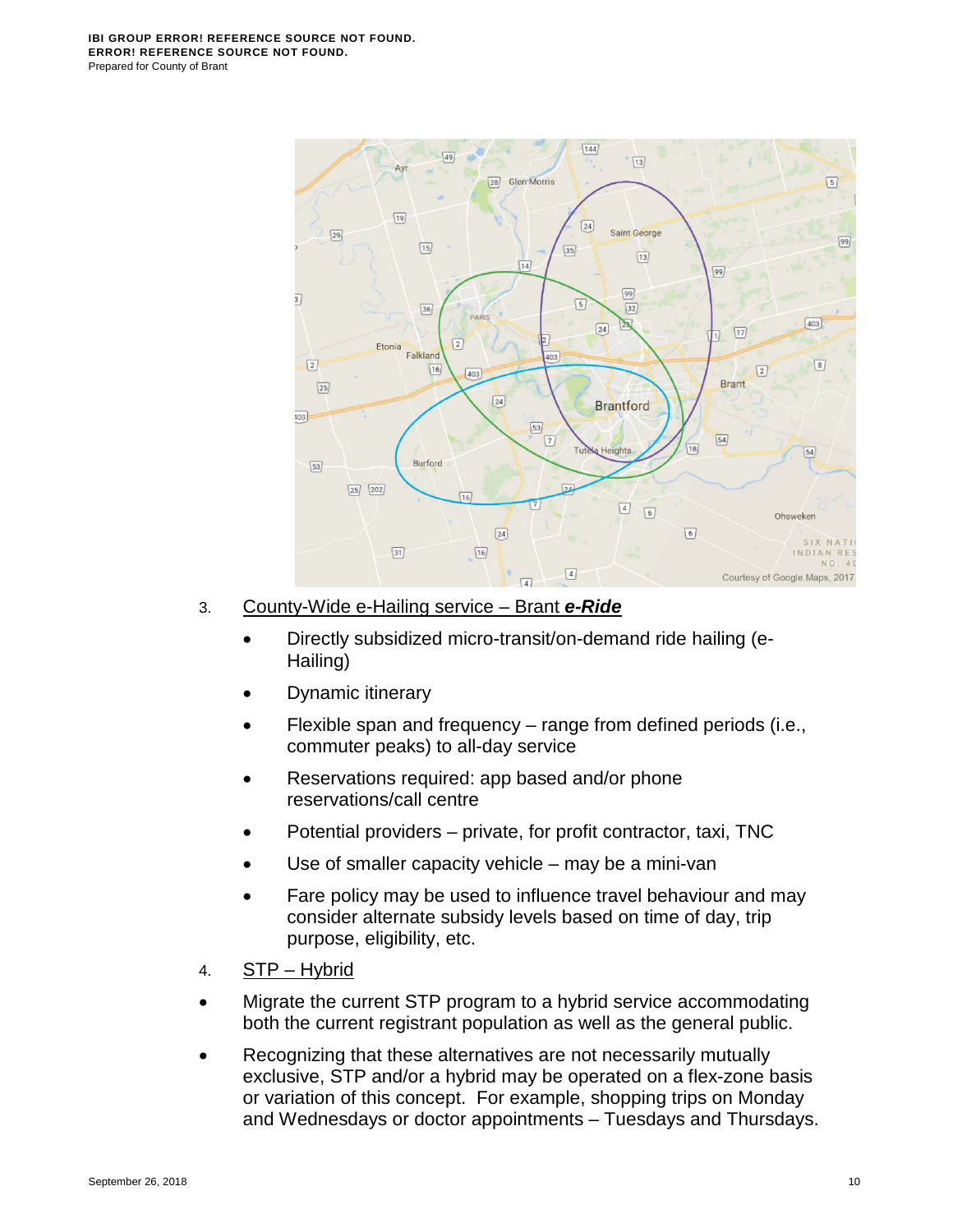The underlying rational reflects travel demand management measures – influencing travel behaviour.

• Fare policy considerations range from maintaining the current STP fare structure (\$8.00 and \$10.00/trip) to a subsidy more closely resembling that of an e-Hailing scenario ("Brant *e-Ride*").

#### <span id="page-12-0"></span>**2.1.1 Ancillary Considerations**

In advancing a preferred approach, several ancillary considerations include:

- 3rd party contractor and need for competitive procurement and performance-based contract terms.
- The County may purchase vehicles (capital costs and asset management considerations) and lease back to operator(s).
- The opportunity to implement alternate scenarios on an incremental basis. Evaluate effectiveness, ridership, cost efficiencies, etc. – to make determination of adjusting, eliminating or reallocating resources elsewhere.

## 2.2 Transit Service Options – Examples

The following are examples of other potential services along with high-level cost estimates.

#### <span id="page-12-1"></span>**2.2.1 Fixed Routes:**

#### **Paris to Brantford Route**

Using the foregoing travel demand estimates and the experience of the peer communities, if a formal route between Paris and Brantford was considered, with the service operating 12 hours a day, six or seven days a week, the estimated annual ridership would be in the order of 20,400 (12,000 x 1.7), or approximately 67 rides per day. For an hourly service using one bus (this is subject to the design of the route), this would be approximately 6 rides per hour. Fare revenue, at \$3.00 per trip if everyone paid the same fare (i.e. no discounts for seniors or children or students, no passes, no tickets) would be approximately \$61,200 (\$3 x 20,400). The cost to provide this service would in the order of \$291,840 (3,648 operating hours x \$80/hour).

#### St. George to Brantford, Burford to Paris

As with the above example for Paris to Brantford, a service between St. George and Brantford would likely generate approximately 5,525 trips per year or 18 per day. This is not sufficient to warrant a regular (daily, multiple trip per day) service. Even if the planned residential development in the St. George area proceeded and increased the population to ~5,000, the number of trips would only increase by a proportional amount to ~27 per day. Instead, a limited service with several trips a day, two or three days per week may be sufficient.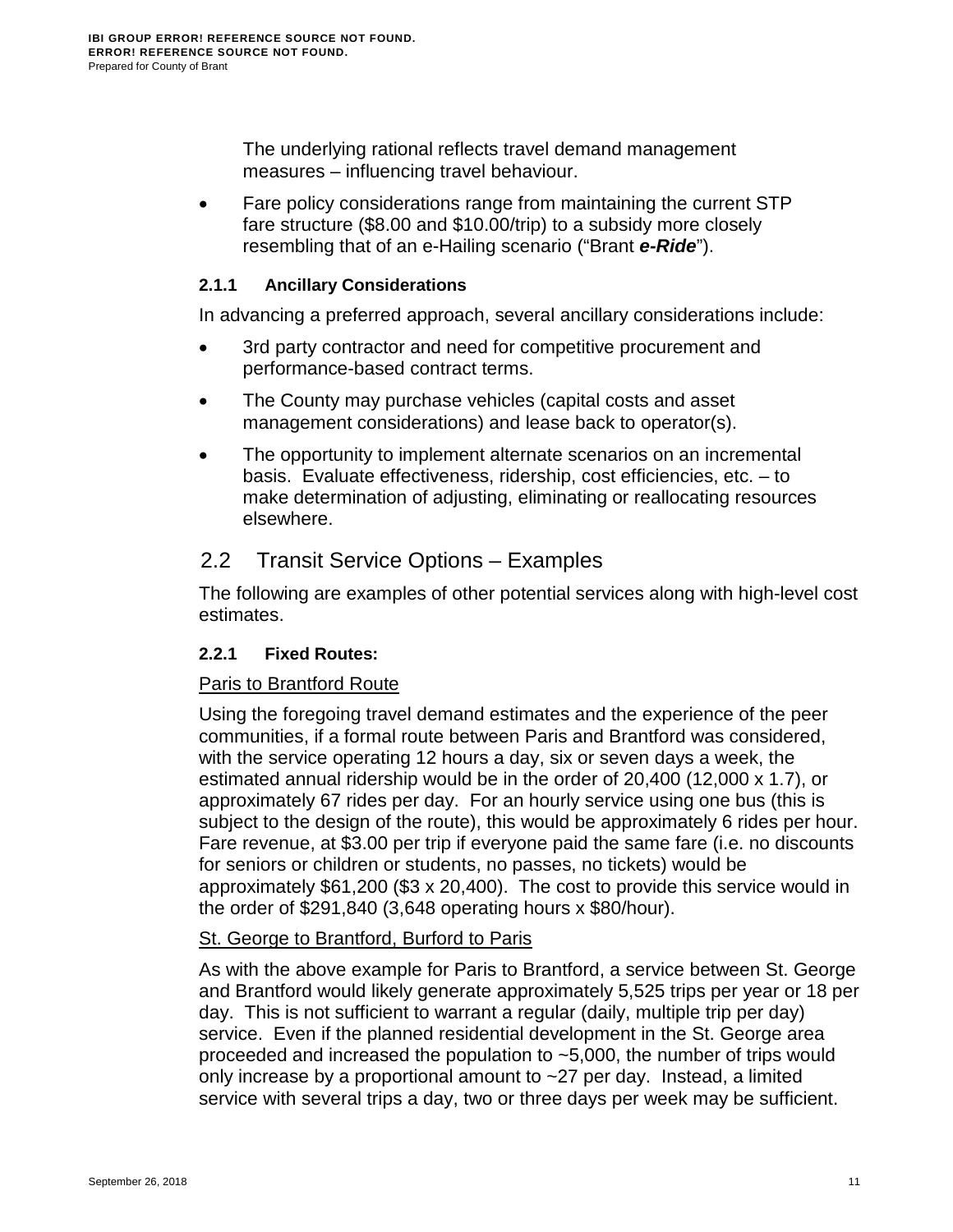Similarly, a Burford/Harley to Paris service may generate approximately 3,570 trips annually, or 12 per day.

An integrated service which alternatively served Paris and St. George linking to Brantford is considered within the context of a flex, e-Hailing mobility service.

#### Parallel Specialized Service

As noted earlier, with any fixed route service, provision must be made to serve people who would unable to use the regular (conventional) fixed route service. This represents an added cost.

## <span id="page-13-0"></span>**2.2.2 Expand STP to a General Public Service**

An option analyzed but not advanced for further consideration was that of opening up the STP to be used by all residents, not just those with disabilities. However, in practical and financial terms, this option is not feasible for several reasons:

- The required user fare is high thereby people on fixed and low incomes.
- The current arrangement with the taxi operators requires them to subsidize their costs which is a limiting factor to any ability to expand the service.
- It would continue to conflict with regular taxi operations and supply of service.
- Capacity would be limited.
- The cost to provide the service continue to be high on a per trip basis.
- The cost to the County would be high particularly if the fare was reduced with no improvement in travel options or coverage. Estimated cost increase - \$10,000 for every \$1.00 reduction in the user fare.
- Not sustainable going-forward.

# 2.3 STP – *An Eye on the Future*

While the Subsidized Transportation program (STP) provides a valuable service for its registrant constituency, it is not sustainable. Nor is it a service afforded to the general public. For discussion, there are opportunities to build on the successful program elements to transition it from the current service offering to a hybrid service on the basis of it being a shared-ride public transit service where there are defined trip times and service offerings. Such a hybrid service may include the following characteristics:

- Hybrid serving the general public and the elderly and disability communities.
- Advanced booked (e-Hailing), shared-ride service.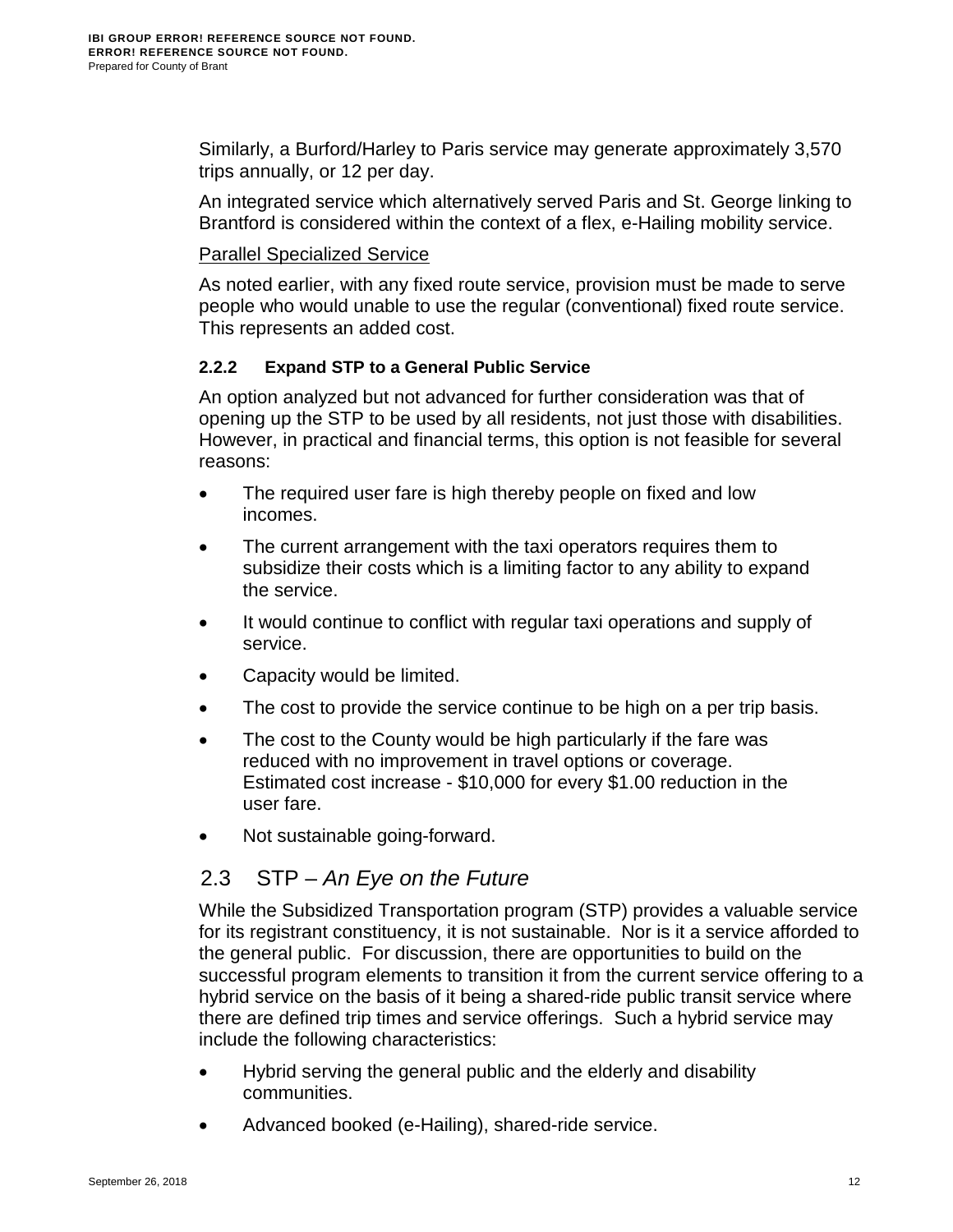- Multiple-tiered fare structure to reflect reduced fares for services on select times of day and/or days of week and premium fares for other travel.
- Service characteristics may include concepts previously discussed such as provided in flex-zones on specific days of the week.

Deployment would include soliciting contractor/operator interest through a competitive procurement process and incorporating performance-based contract provisions in any contract award. For those whose trips are not served by the public transit service offerings, they would use the regular taxi service at regular, non-subsidized rates.

# 2.4 Other Considerations

Providing a public transit service compared to the STP will involve more extensive time, resource and financial commitments on the part of the County and its staff. Operating any formal, fixed-route style service also carries with it significant implications from an accessibility and infrastructure standpoint.

The following key issues will need to be considered.

#### **Required Resources – Staff, Vehicles**

- Staff will be required to administer, manage and plan the services. Currently, County staff spend approximately 50% of their time on the STP service administration. On an on-going basis, the staff resource requirement would be one person, 100%. Initially with start-up, additional resources would be required.
- Vehicles The County could purchase the required vehicle(s) for the service in order to ensure that suitable vehicles are available and used. Or, the vehicle could be supplied by a contractor to specifications set by the County.
- Infrastructure if a fixed route service is implemented, stops will need to be installed at regular intervals (+/- 300 metres) along the route together with supporting by-laws to prevent parking and construction investment to ensure stops are accessible for people using mobility devices
- Marketing/communications a communications program would need to needed to support the public transit service by providing information and communications about the services to the public

#### **Budget Implications – Operating, Capital**

- Operating, includes costs to operate a service:
	- − 1 route/1 bus annual cost of \$300,000
	- − Hybrid STP estimated at 3,000 revenue-hours/year @ \$60/hour = \$180,000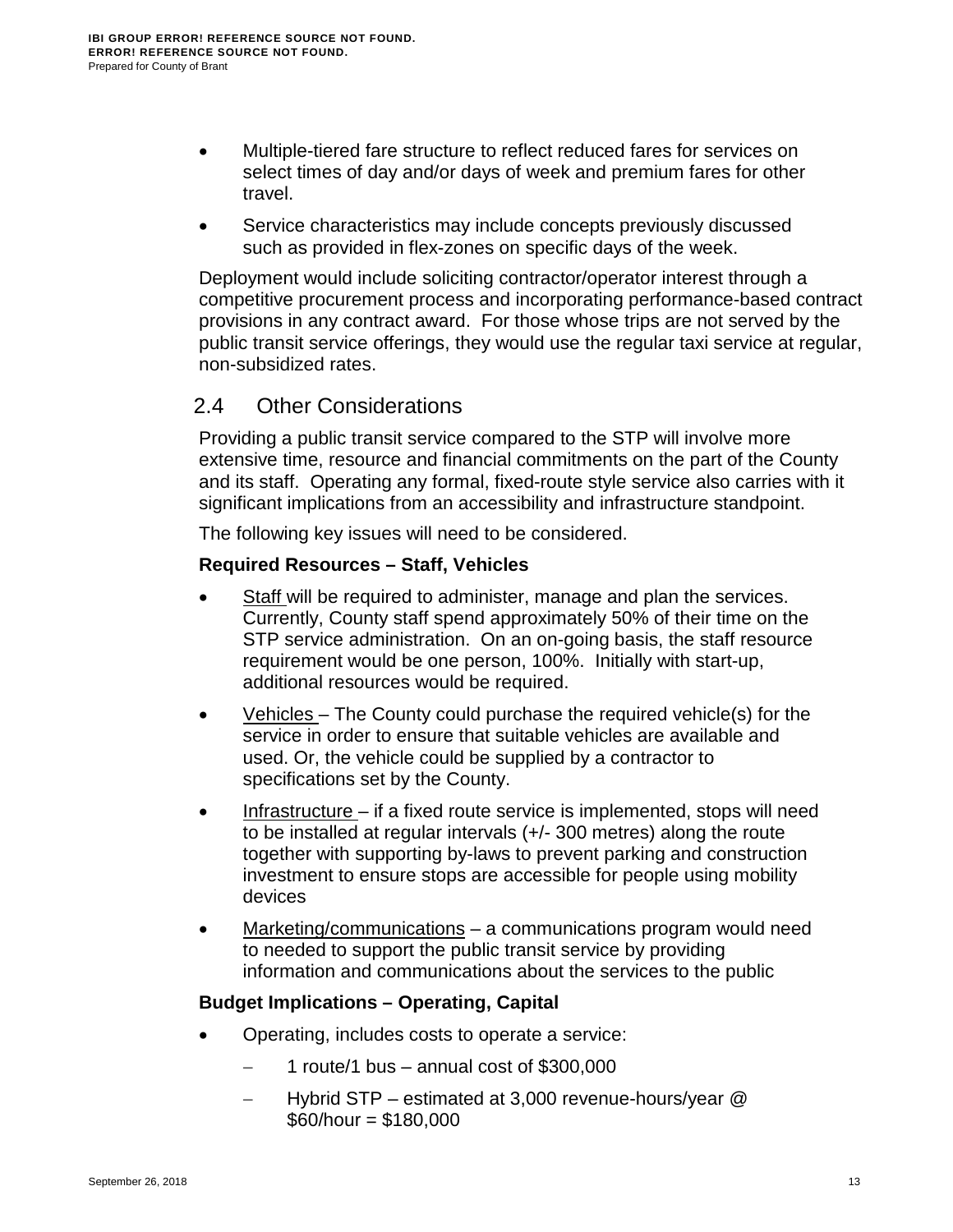- Current STP expenditure \$125,000/year; Administration \$43,000 (50% resource)
- Future staff and promotional/communications costs +/- \$125,000/year
- Capital Small bus and/or accessible van(s) for the services could range from \$55,000 (van) to \$95,000 to \$125,000 each.
- For any fixed route service, need to install bus stops and infrastructure program to make stops accessible (concrete pad, accessible walkway). Costs per stop - \$1,500 average.
- With a fixed route service, a parallel service for people unable to use the regular (conventional) service (example, unable to walk out to bus stop) would have to be provided. Estimated cost - \$50,000 (2,500 trips x \$20).

## **Provincial Gas Tax**

The County has access to provincial gas tax in the amount of approximately \$91,000/year. This amount could increase as ridership and population increases.

## **Legal**

- Transit/mobility service must be accessible in terms of vehicles as well as any infrastructure (i.e., bus stops) to accommodate people with disabilities (as with current STP) per AODA and Ontario Human Rights Commission (OHRC),
- General compliance with AODA and OHRC regarding employee training, information materials, customer service,
- Any operation outside of the County, such as into Brantford or Norfolk County, would require the operator of the service (if service is contracted) to have a Public Vehicle Licence.

## **Service Delivery**

The transit services could be contracted to a private sector firm through a competitive bid process. Alternatively, the County could operate the service directly with County staff. However, this would not be the preferred approach given the resource implications.

# **Taxi Services**

As noted in the foregoing sections, any "public transit service" would not be a subsidized taxi service. As such, it would be a stand-alone service and distinct from the taxi services. The taxi services would similarly become standard taxi services subject to the County taxi bylaw and published fares. If a taxi operator bid on the transit service, it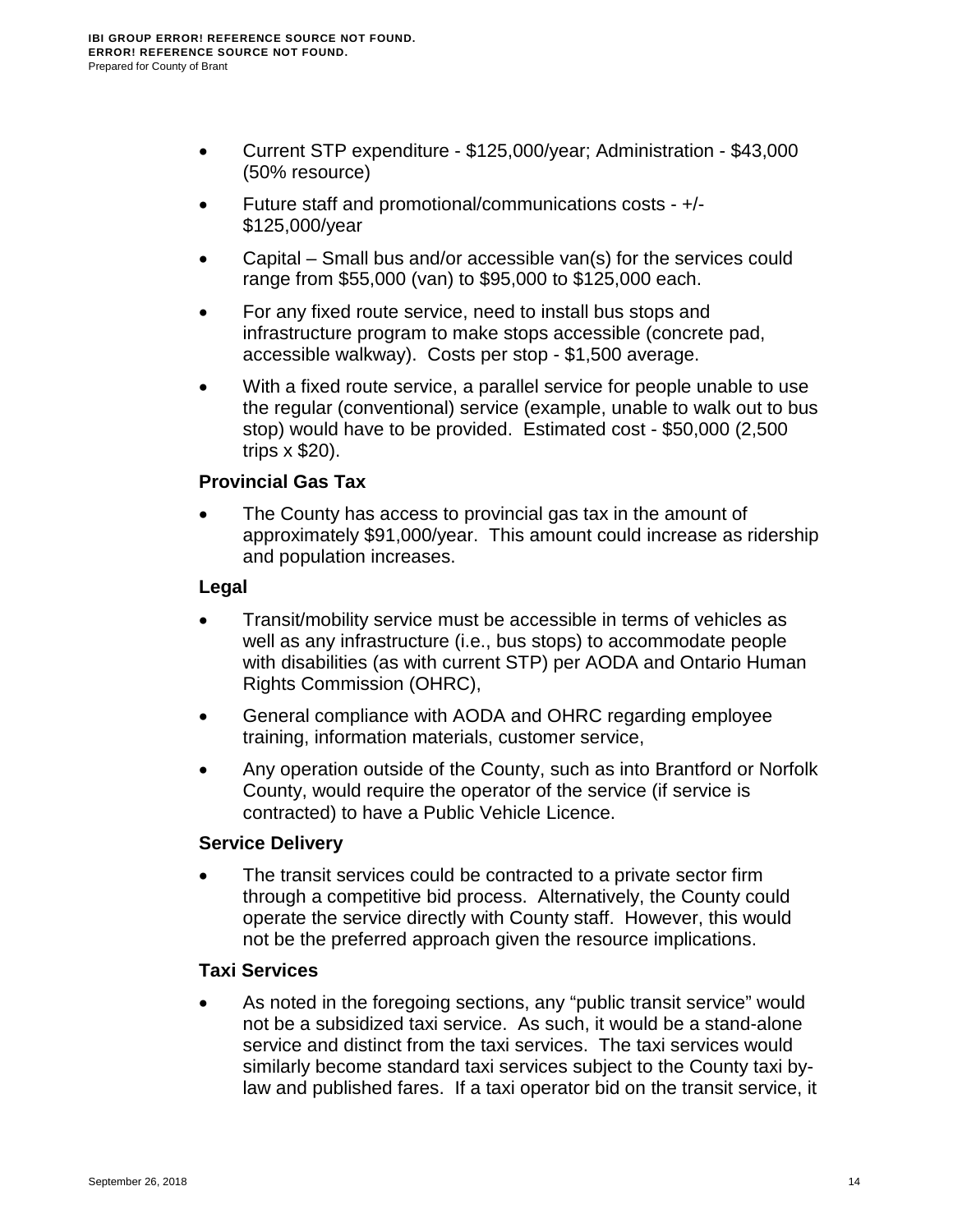would be on the basis of a separate operation requiring dedicated resources.

#### **Fares**

- Fares could be tiered and priced according to service type.
- Fares (or subsidy levels) may be used to influence customer travel behaviour.

# <span id="page-16-0"></span>2.5 *A Way Forward* – Preferred Approach

The previously discussed transit/mobility concepts were further considered with the context of the graphic below [\(Exhibit 2.1: Mobility Service Type – Route and](#page-17-1)  [Schedule\)](#page-17-1). Namely, consideration of the most appropriate service delivery type based on travel demand and urban (rural) form. The graphic presents a range of mobility service types (fixed to flexible routes and fixed to flexible schedule); a range of travel demand from high to low; and urban form ("concentrated" to "dispersed"). As illustrated, for low travel demand and dispersed urban form areas, a flexible or demand responsive service is the most appropriate.

The *Transit Feasibility Study – Phase 1* research suggests the absence of an adequate trip density threshold of approximately 6 to 8-trips per hour (common industry performance metric for community-based transit service).

Typically, public transit buses operate in a fixed-route, fixed-scheduled mode: they pass through a series of pre-determined stops that passengers must get to and from on their own. In densely populated places, where the closest bus stop is never too far away, the fixed-route system can work well. But in low-demand areas fixed routes can be terribly inefficient. Stops are typically spaced far apart. On nights and weekends, or during bad weather, this inconvenience is magnified. A scalable, flexibly scheduled, dynamically routed mobility (microtransit) service is more suitable for low-demand areas – a concept that combines the regularity of a fixed-route bus system with the range of a car service. This concept would require an information infrastructure similar to that of a dial-a-ride service. Potential passengers would go use a Smart device app, go to a website or call a central number — and input their point of origin and destination. The app and/or a dispatcher would alert the nearest driver of the request.

From the passenger's perspective the system is no different from a car service. The total ride might take a bit longer than a cab would, but passengers would be paying less. The service is also much more convenient than a typical bus; passengers no longer have to walk great distances to the nearest stop or, once there, wait great lengths of time for the next bus to arrive.

In short, initial deployment of fixed route service was not considered for the following reasons:

• Opportunity for more scalable solution that can expand and be modified in response to customer demand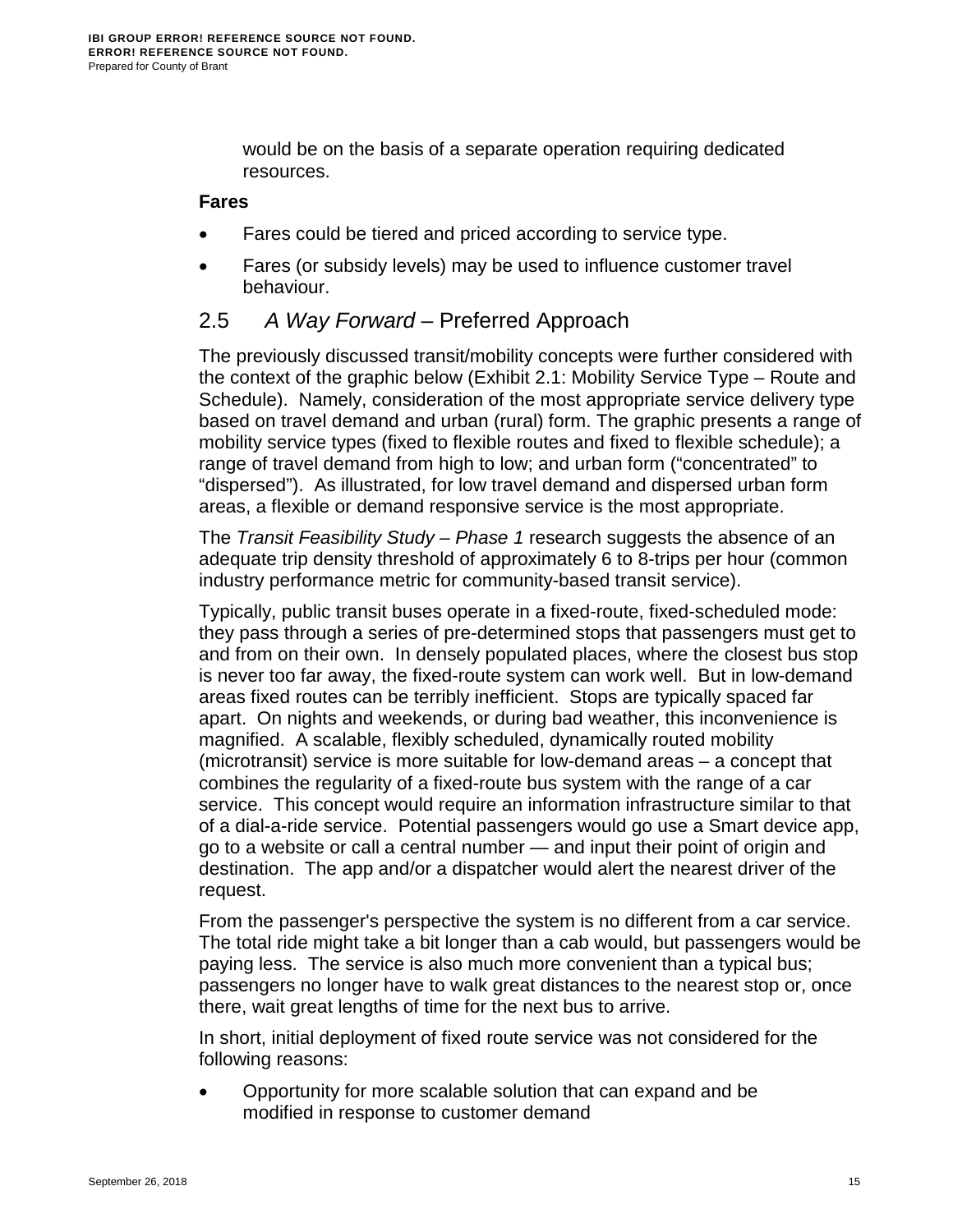- Past history suggested limited demand for fixed route service.
- Evolving customer demand and next-generation mobility solutions can be better synchronized.

The flexible-route bus/mobility concept would blend the regularity of traditional bus service with the range and spontaneity of a taxi or transportation network company (TNC) service.

Chapter 3 presents additional discussion including service attributes of a preferred mobility concept.

<span id="page-17-1"></span><span id="page-17-0"></span>

#### **Exhibit 2.1: Mobility Service Type – Route and Schedule**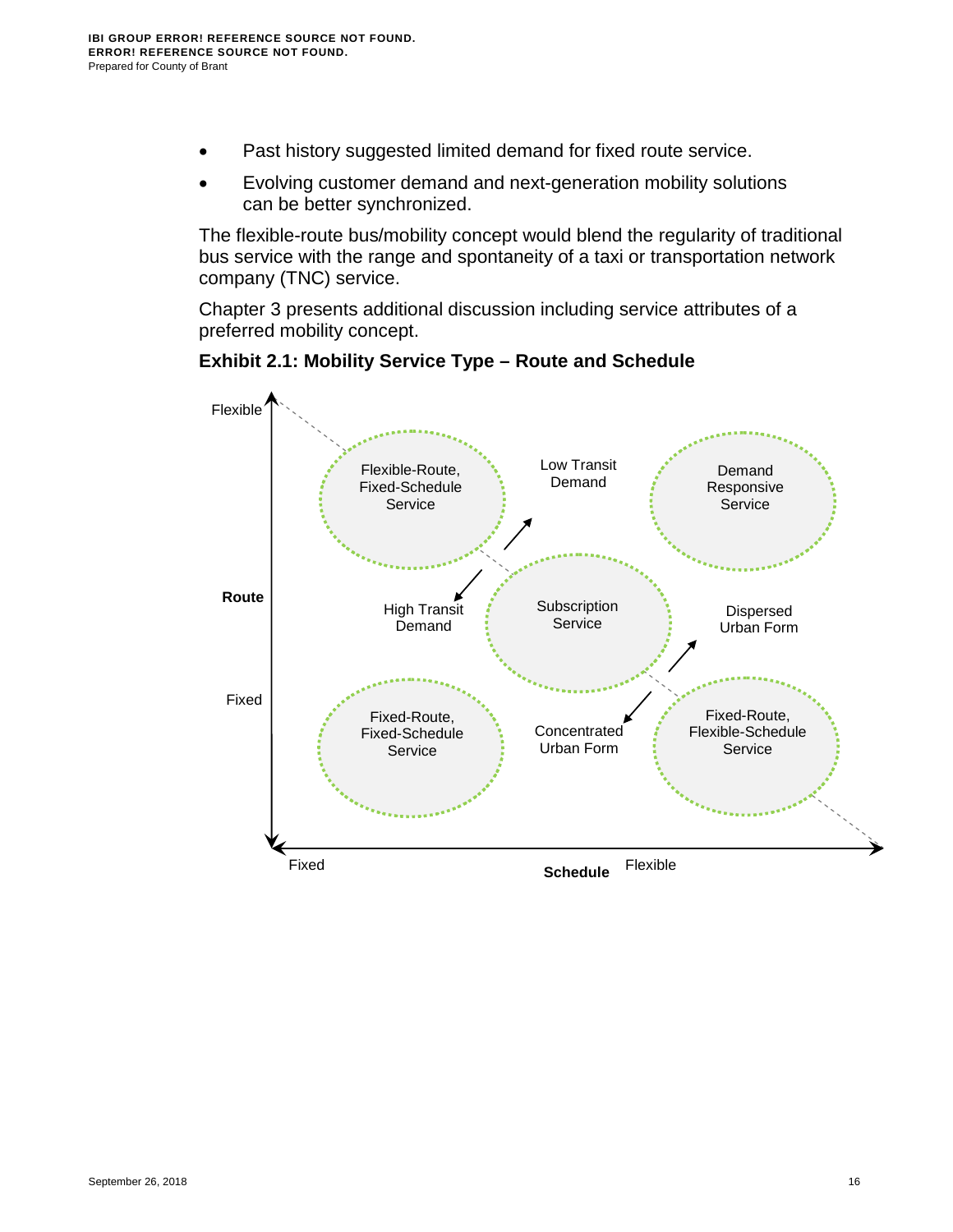# <span id="page-18-0"></span>3 Mobility Plan

The Mobility Plan presents the recommended approach and describes all the elements associated with establishing and delivering the planned public transit/mobility services. It consists of the following sub-plans:

- **Service Plan:** what the service(s) will look like, where service will be provided, how often it will operate and on what days;
- **Operations Plan:** how it will be operated;
- **Infrastructure Plan:** what vehicles and facilities (stops, shelters, garage, terminals) are required;
- **Management Plan:** how it will be administered, planned and managed and what will be the staffing requirements;
- **Marketing Plan:** how ridership will be encouraged through promotion and communication;
- **Financial Plan:** what the users should pay (fares/fare structure) and what the operating and capital costs will be.

Each of these sub-plans is described below.

<span id="page-18-1"></span>3.1 Service Plan

## <span id="page-18-2"></span>**3.1.1 Brant** *e-Ride*

The County of Brant to advance the deployment of **Brant** *e-Ride* service. **Brant**  *e-Ride* will be a directly subsidized microtransit/ on-demand ride hailing (e-Hailing) of shared ride service in sedans, SUVs or vans.

The County of Brant is served by and has contracted with both Paris Taxi and Grand River Taxi as service providers for their STP. The presence of transportation network companies (TNCs) is growing in communities throughout the province, offering exclusive ride and shared ride services. At its option, the County could enter into partnerships with these or potentially other private companies to encourage an expansion of microtransit services. This approach avoids direct institutional ownership of the service by the County.

**Brant e-Ride – Services:** It is recommended that two service types be advanced (as summarized in Table 3.1). A third service scenario has been presented for exploratory purposes by the County. For the two recommended service types, a maximum subsidy of \$9.00 has been set. The \$9.00 figure would translate to an approximate eight to ten-kilometer trip, in a shared-ride

mode and given prevailing taxi/ride-share/TNC rates. Nine dollars is also consistent with transit agency/TNC partnership industry experience.

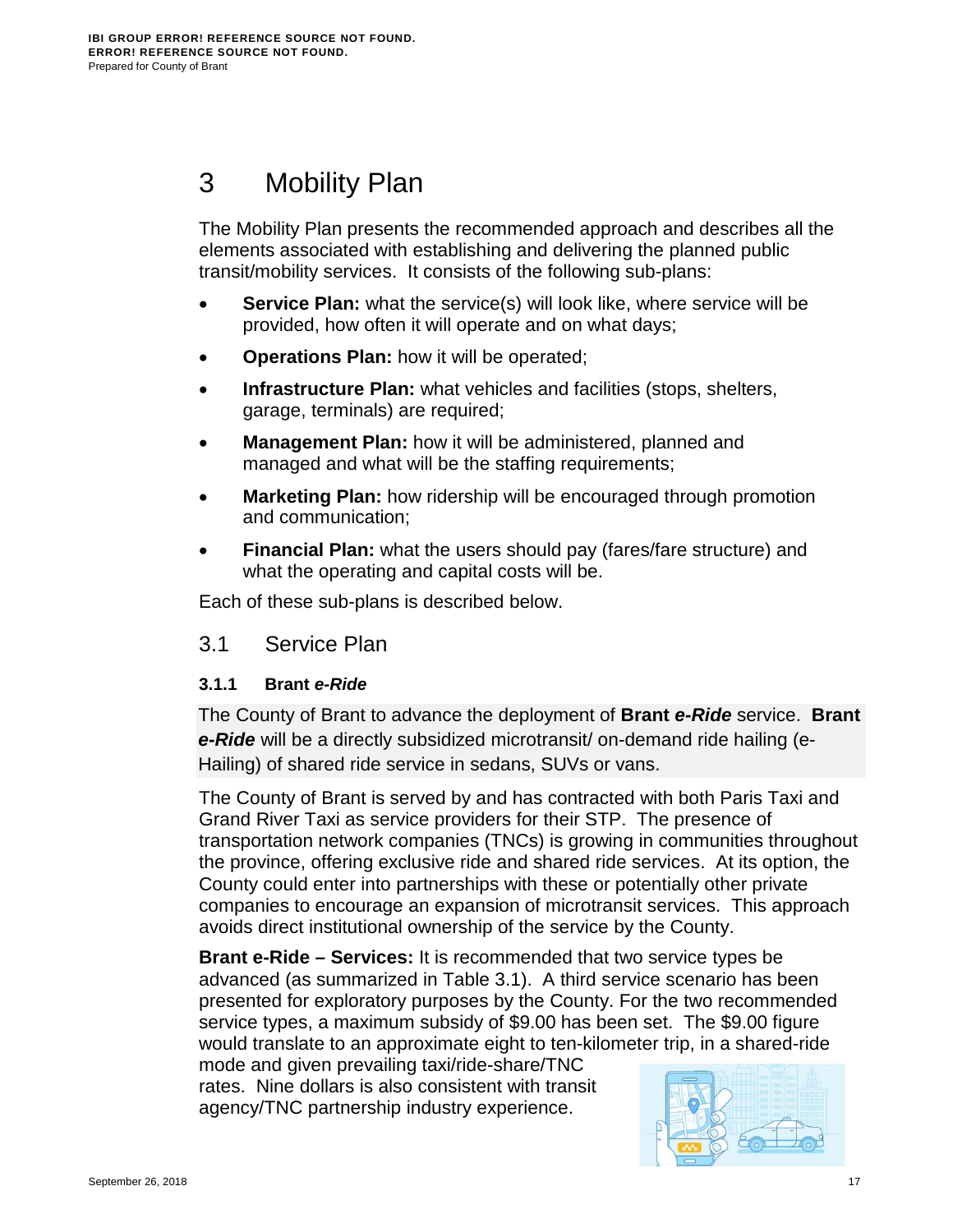- 1. **Brant** *Community e-Ride* **Program:** This program would provide trips to anybody in the community for trip origins and destinations within the County. Service would be available to accommodate all discretionary and non-discretionary trips (no trip purpose restrictions), operating Monday to Friday between the hours of 6:00am and 9:00pm. However, in order to control costs (subsidies) service would have to be booked within a 15-minute window of 3-hour increments. That is, trips may only be booked for departure times as follows:
	- 6:00am
	- 9:00am
	- 12:00pm
	- 3:00pm
	- 6:00pm
	- 9:00pm

This *Community e-Ride* program will charge a \$3.00 fare with a maximum trip cost of \$12.00, for a net cost to the County of \$9.00 per trip, comparable to the existing STP.

2. *Commuter e-Ride***:** Microtransit offers significant potential to address currently unmet needs for commuter trips between Paris and Brantford, and St. George and Brantford.

It is important to note that the cost of a single occupancy, exclusive trip on a taxi or rideshare (Uber, Lyft) service from Paris to Brantford ranges from \$25.00 to \$35.00. This cost would be prohibitive for any individual going forward even with a Brant e-Hailing commuter service. However, with



the emerging alternate delivery models from rideshare companies (i.e. *LyftLine*, *Uber Pool* and *Uber Express POOL*) which promote ride-sharing, can result in considerable cost savings.

*Commuter e-Ride* would operate Monday to Friday, 6:00am – 9:00am and 4:00pm – 7:00pm. Commuter e-Ride fares will be \$1.00 with a maximum trip cost of \$10.00 (hence a subsidy of \$9.00 per trip).

3. *Destination e-Ride***:** While not part of the core strategies going forward, this scenario is presented for discussion purposes. Destination *e-Ride* would be contingent upon advancing entrepreneurial partnerships. Building on a County-sponsored *e-Ride* service, the County has an opportunity to facilitate partnerships with large employers (employee shuttle/shared-ride service), hospitals (patient and/or employee access) and/or the County's hospitality industry (a "Happy Hour" *e-Ride* service for example).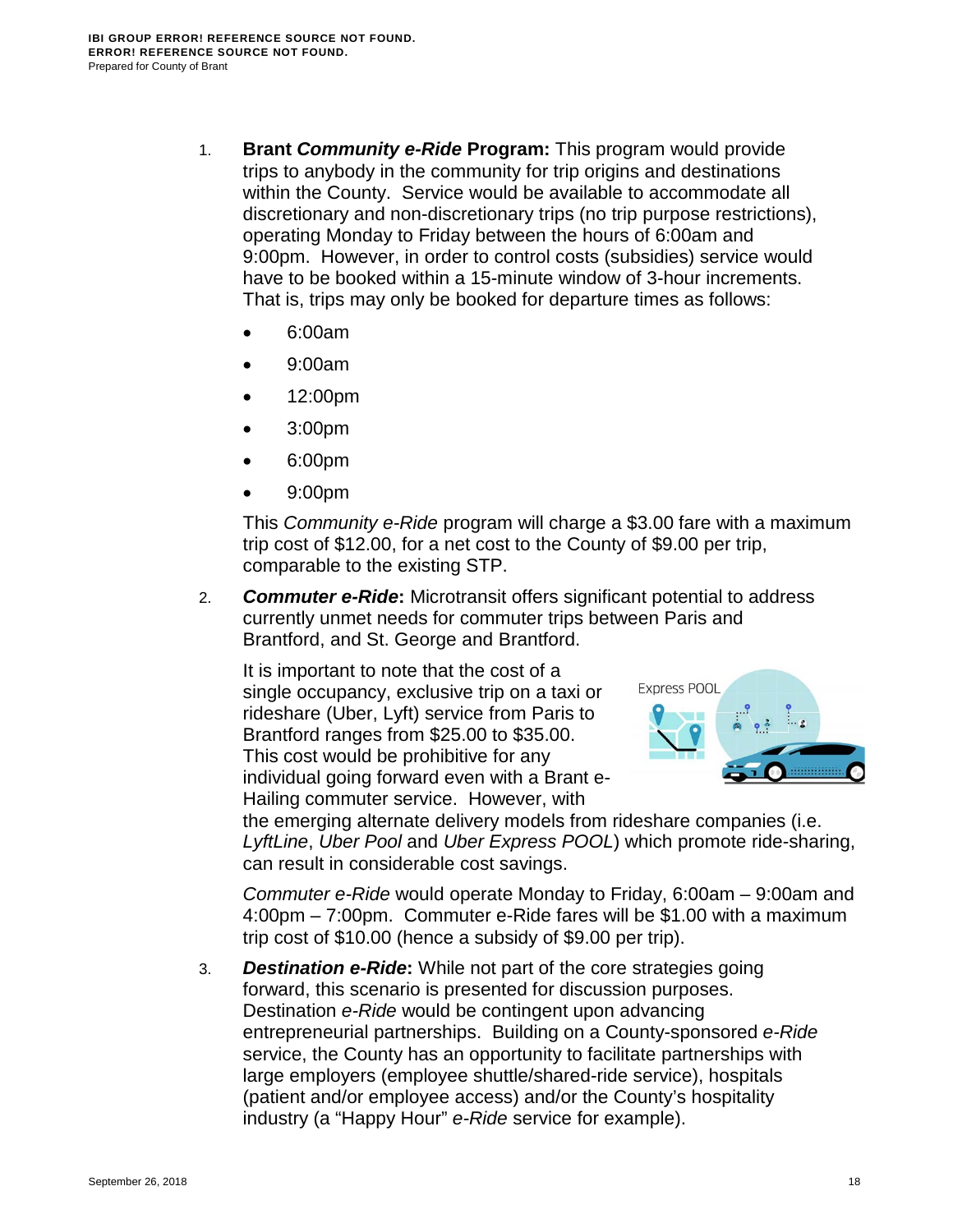**Brant** *e-Ride* would enable residents or visitors to e-hail eligible trips from their smartphones. Using the phone app of the participating transportation company (i.e., taxi or TNC), the rider can input "Brant e-ride" in the payment section in order to receive the discounted rate. The cost for the rider would be \$1.00 or \$2.00 plus the additional fare for rides that exceed \$9.00.

[Exhibit 3.1](#page-21-1) presents a summary of service characteristics and ridership estimates for the three **Brant** *e-Ride* services.

Key operating characteristics for the first year of operation of both the **Brant**  *Community and Commuter e-Ride* services include:

- 29,400 year one (total trips)
- 6.2 trips per hour (equivalent)
- \$264,600 annual deficit (subsidy)
- \$9.00 subsidy per trip (net cost per trip)

**Ridership estimates** are based on input from the Phase 1 report, community survey results, consideration of peer/industry experiences, and professional judgment. Ridership estimates, as expressed in trips per hour have been calculated by estimating the number of 'minutes' per trip, number of trips and presented in 60-minute segments. It is important to note that ridership, as expressed in trips per hour is only for those time periods (number of minutes) that a revenue passenger is being transported (and not for the total period of time that service is available). For example, six trips each taking 10 minutes from origin to destination would translate into 6 trips per hour for performance measurement calculation purposes. Ridership assumptions and calculations are presented in [Exhibit 3.2](#page-22-2)**.**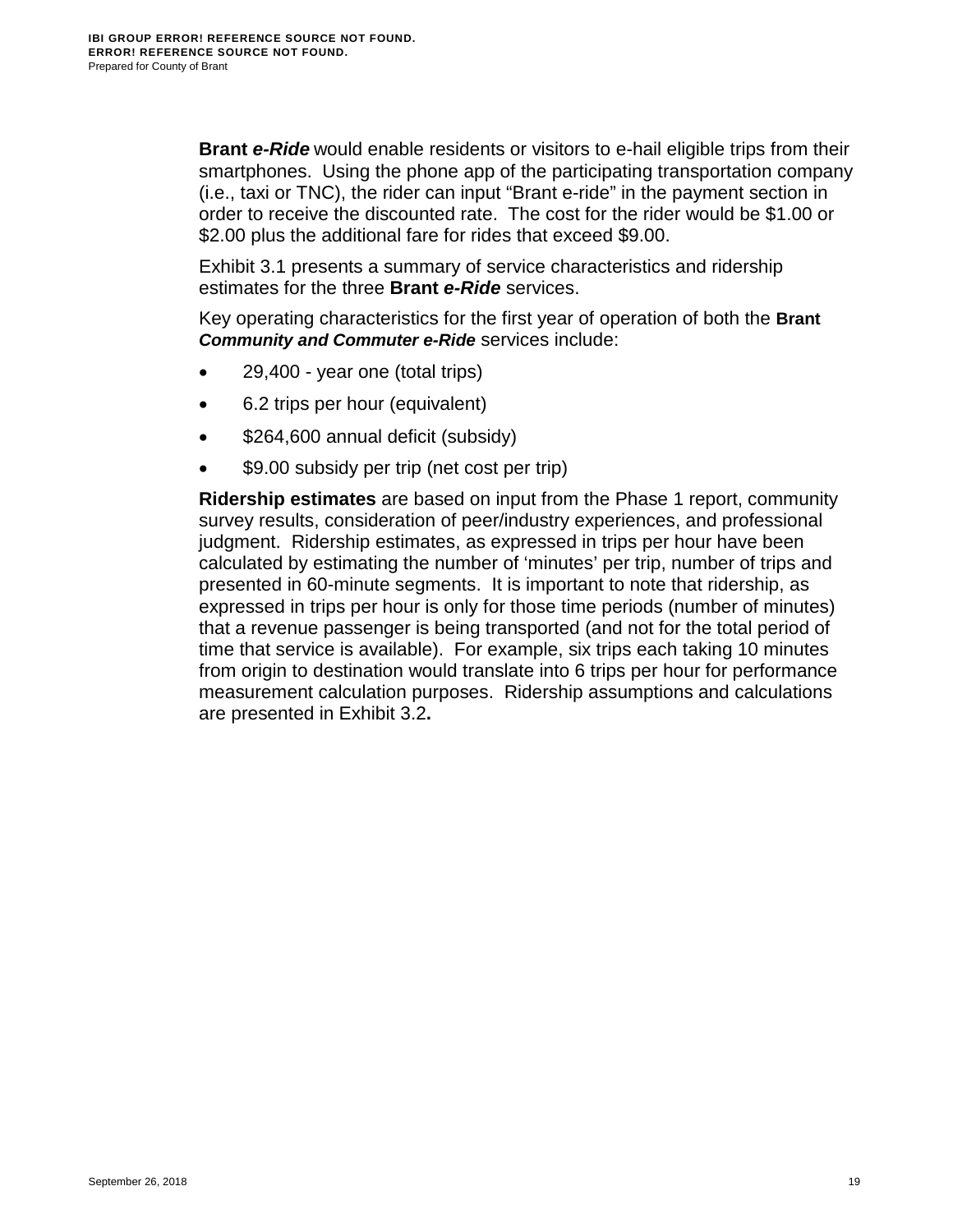<span id="page-21-1"></span><span id="page-21-0"></span>

|                                                                                    | <b>Brant Community</b><br>e-Ride Program              | <b>Commuter e-Ride</b>                                                                 | <b>Destination</b><br>e-Ride<br>(contingent upon<br>entrepreneurial<br>partnerships) |
|------------------------------------------------------------------------------------|-------------------------------------------------------|----------------------------------------------------------------------------------------|--------------------------------------------------------------------------------------|
| Area of Service                                                                    | trip origin and<br>destination within<br>County       | trip origin or<br>destination<br>Paris - Brantford<br>St. George -<br><b>Brantford</b> | trip origin and<br>destination within<br>County                                      |
| Days of Operation                                                                  | Mon. $-$ Fri.                                         | Mon. - Fri.                                                                            | TBD                                                                                  |
| <b>Hours of Operation</b>                                                          | $6:00am - 9:00pm$<br>(booked in 3-hour<br>increments) | $6:00am - 9:00am$<br>$4:00 \text{pm} - 7:00 \text{pm}$                                 | TBD                                                                                  |
| <b>Markets Served</b>                                                              | Entire community<br>(residents & visitors)            | Commuters                                                                              | TBD                                                                                  |
| <b>Fare Paid</b><br>(per 1-way trip)                                               | \$3.00                                                | \$1.00                                                                                 | <b>TBD</b>                                                                           |
| Maximum Total Trip<br>Cost                                                         | \$12.00                                               | \$10.00                                                                                | TBD                                                                                  |
| <b>Operating Deficit</b><br>(subsidy)<br>Per Trip                                  | \$9.00                                                | \$9.00                                                                                 | <b>TBD</b>                                                                           |
| <b>Total Annual</b><br><b>Operating Deficit</b><br>(subsidy)<br>(Year 1 Operation) | \$132,300                                             | \$132,300                                                                              | <b>TBD</b>                                                                           |
| <b>Annual Ridership</b><br><b>Estimate</b><br><b>Months 1 - 12</b>                 | 14,700                                                | 14,700                                                                                 | <b>TBD</b>                                                                           |
| <b>Annual Ridership</b><br>Estimate<br>Months 13-24                                | 19,600                                                | 29,400                                                                                 | TBD                                                                                  |
| Average Trips per<br>Hour<br>Months 1 - 12                                         | 6.2                                                   | 6.2                                                                                    | <b>TBD</b>                                                                           |
| Average Trips per<br>Hour<br>Months 13-24                                          | 10                                                    | 10                                                                                     | <b>TBD</b>                                                                           |

# **Exhibit 3.1: Brant e-Ride Service Type Summary**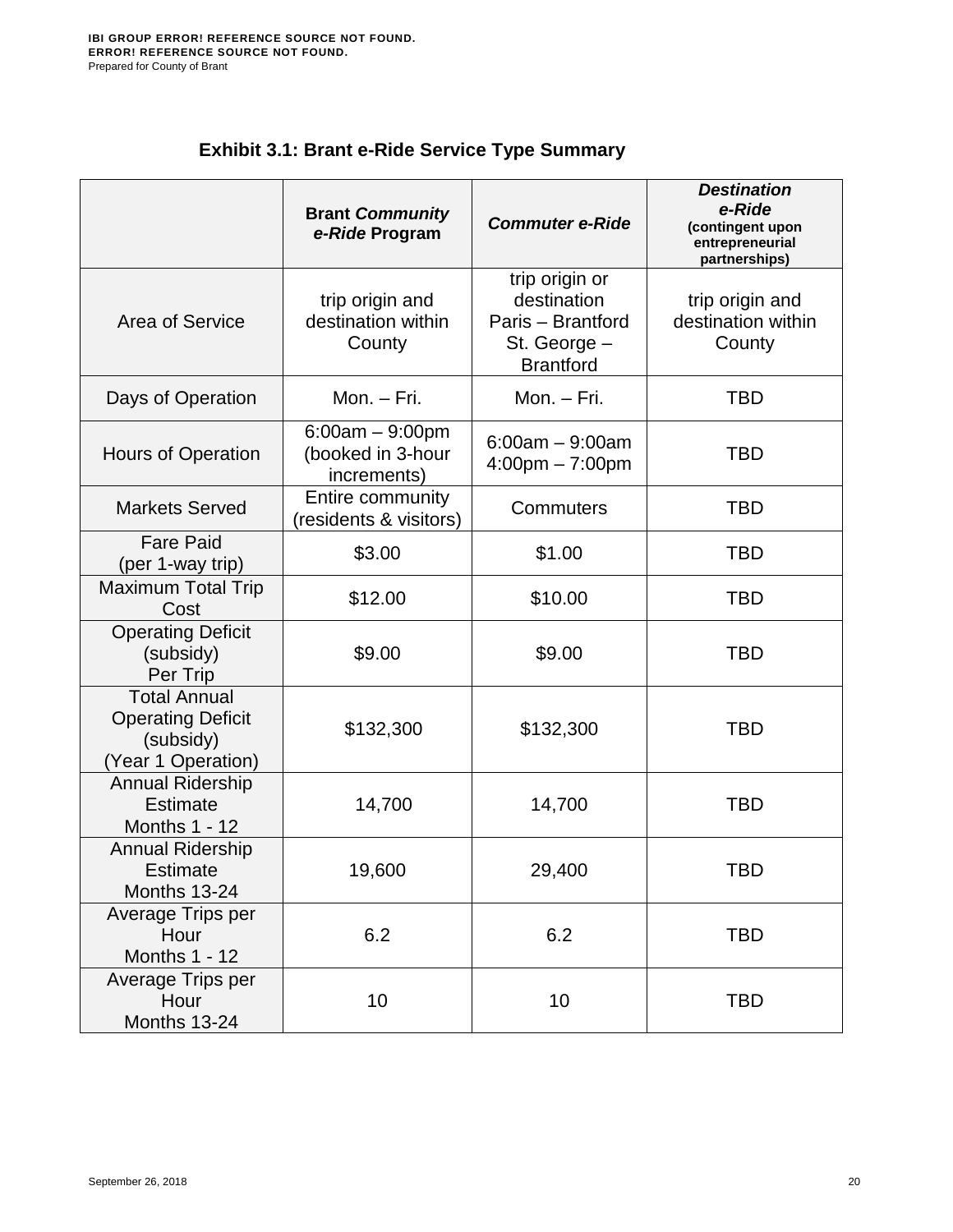<span id="page-22-2"></span><span id="page-22-1"></span>

| 30 people/day<br>٠<br>60 trips/day                                                                                                                                       | 30 people/day<br>$\bullet$<br>60 trips/day                                                                                                                                  |
|--------------------------------------------------------------------------------------------------------------------------------------------------------------------------|-----------------------------------------------------------------------------------------------------------------------------------------------------------------------------|
| 14,700 annual trips                                                                                                                                                      | 14,700 annual trips                                                                                                                                                         |
| 40 people/day<br>80 trips/day                                                                                                                                            | 60 people/day<br>120 trips/day                                                                                                                                              |
| 19,600 annual trips                                                                                                                                                      | 29,400 annual trips                                                                                                                                                         |
| 10% ride-share at 7 min. /trip<br>6 trips x 7 min. $(+60) = .7$ hrs.<br>90% exclusive ride at 10<br>$min./trip =$<br>54 trips x 10 min. $(\div 60) = 9$<br>hrs.          | 10% ride-share at 7 min.<br>/trip $=$<br>6 trips x 7 min. $(\div 60) = .7$<br>hrs.<br>90% ride-share at 10<br>$min./trip =$<br>54 trips x 10 min. $(\div 60) = 9$<br>hrs.   |
| 6.2 trips/hour                                                                                                                                                           | 6.2 trips/hour                                                                                                                                                              |
| 50% ride-share at 5 min. /trip<br>40 trips x 5 min. $(\div 60) = 3.3$<br>hrs.<br>50% exclusive ride at 8<br>$min./trip =$<br>40 trips x 8 min. $(\div 60) = 5.3$<br>hrs. | 50% ride-share at 5 min.<br>/trip $=$<br>60 trips x 5 min. $(\div 60) = 5.0$<br>hrs.<br>50% ride-share at 8<br>$min./trip =$<br>60 trips x 8 min. $(\div 60) = 8.0$<br>hrs. |
| Average 10 trips/hour                                                                                                                                                    | Average 10 trips/hour                                                                                                                                                       |

#### **Exhibit 3.2: Brant e-Ride Ridership Estimate Assumptions and Calculations**

#### <span id="page-22-0"></span>**3.1.2 Subsidized Transportation Program**

The *Subsidized Transportation Program* (STP) is provided in the County as a pre-booked, shared ride, accessible door to accessible door transportation service for persons that have permanent or temporary physical disability, intellectually challenged and such others as may be determined through the County's eligibility and certification processes. The County contracts with two licensed taxi companies to provide the service. The two companies are Grand River Cab and Paris Taxi. STP participants can contact or utilize the company of their choice for service.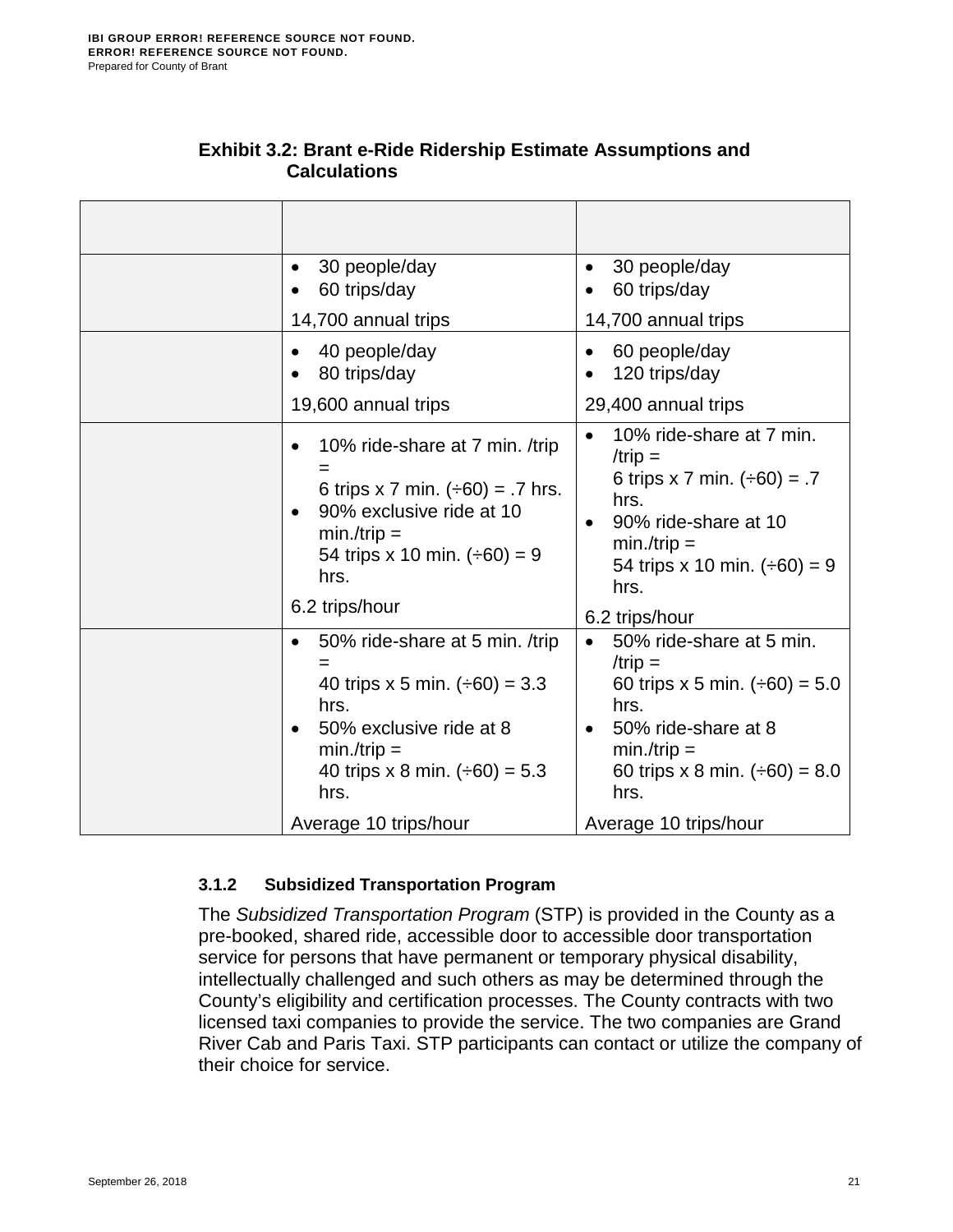Key elements of STP include:

- All trips must start and end within the service area. The current service area includes the County of Brant and City of Brantford.
- Advance booking is required to utilize the STP. Participants are asked to call and schedule their trips by 1:00pm the day before.
- The service is provided 24 hours a day, 7 days a week.
- Participants of the STP are required to pay a fee dependent on the distance travelled per participant trip. One-way trips less than 16 km are charged a fee of \$8.00 per trip. Trips exceeding 16 km are charged a fee of \$10.00 per trip.
- 10,389 STP annual trips
- \$121,815 net operating cost
- \$11.73 net operating cost per trip

For the recommended transit/mobility service, the *Subsidized Transportation Program* will be discontinued and replaced by the new service. This will require an aggressive marketing and communications campaign, and transitioning of STP registrants to the *Community e-Ride* service. In short, the County will no longer provide a subsidized transportation service for individuals. The new service will be supported/funded by the County and open to all residents.

The elimination of STP will afford the county's elderly and disability community the same level of service as the general public. All e-Ride service providers shall provide accessible vehicles and AODA compliant service. The fare structure of the *Community e-Ride* service is significantly less than the current STP fare structure while providing for more spontaneous travel within prescribed parameters.

It is also recommended that the current STP budget be reallocated to *Brant e-Ride* services.

# <span id="page-23-0"></span>3.2 Operations Plan

The transit/mobility services can be operated in one of two ways:

- 1. Directly by the County using County staff to drive the vehicles, maintain the vehicles and manage the service; or
- 2. Indirectly by utilizing a private firm under contract to the County with the private contractor providing people to drive and maintain the vehicles with the County responsible for overall management and administration of the service. This is the situation with the current STP service

Give the established practice with the STP and since a broadening of the public transit service represents a significant level of effort and staff time, it is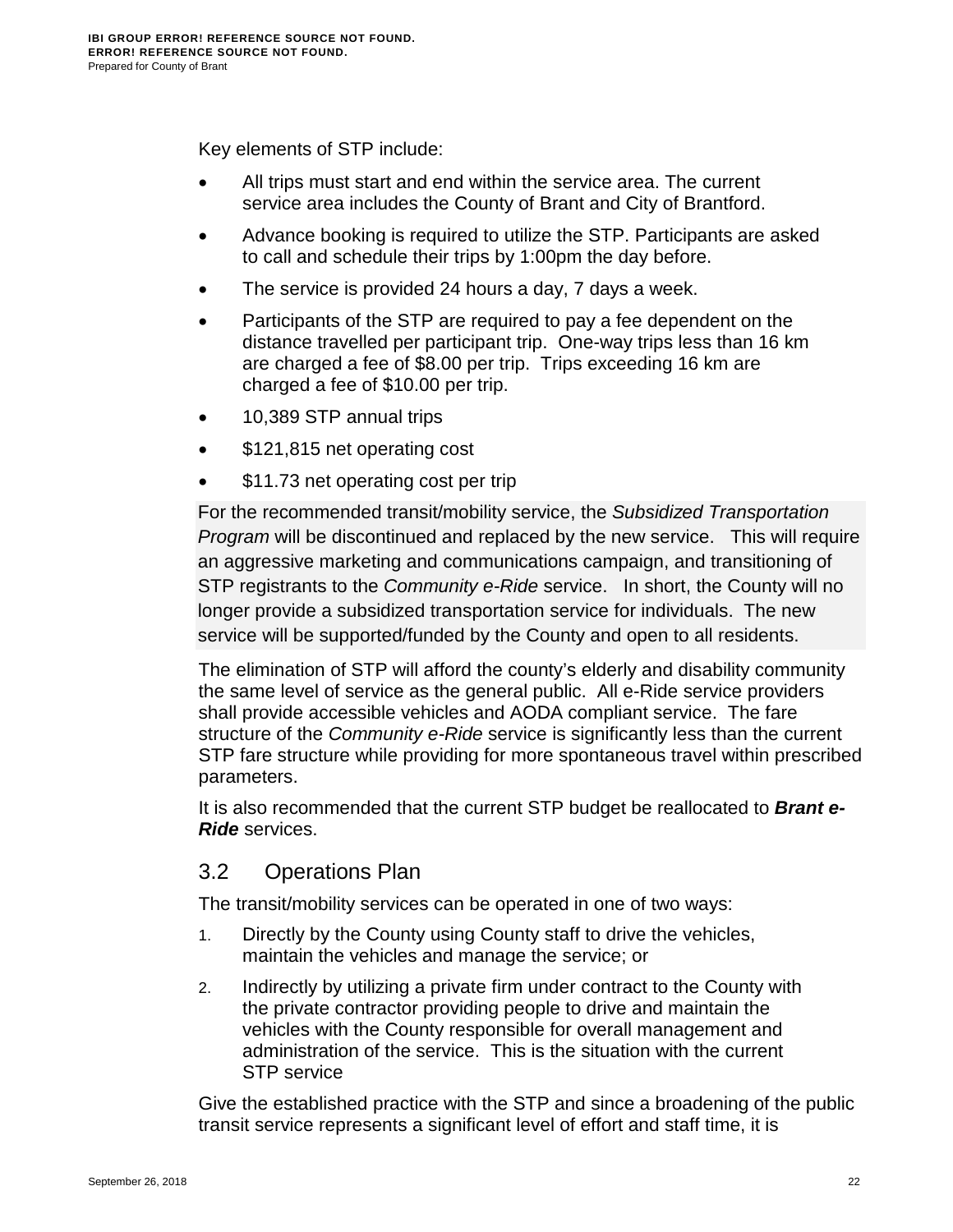recommended that the service be contracted through a competitive Request for Proposal (RFP) process. The RFP process is preferred compared to a Tender process since this provides the County with flexibility to invite respondents to propose "valued added" services to enhance the operation and delivery of the transit service in addition to the cost element to provide the service. The RFP would include a full description of the service to be provided, performance expectations and accountability.

With the proposed transit services having connections with services into Brantford, any service provider will be required to have a valid Public Vehicle License (PVL) in order to cross municipal boundaries.

While it is understood that responses from private contractors to past RFPs and tenders was limited, it is anticipated that with the added scope and associated budget attached to the transit services proposed for the County, it is anticipated that there will be greater competitive interest from private firms in the services. Any contract should be with one firm only to ensure full accountability and responsibility.

Similar to the current STP contract with the two taxi companies, the contractor would be responsible for:

- the operation of the services;
- hiring of drivers and maintenance of the vehicles and ensuring compliance with all applicable license and training requirements of the province;
- cleaning and maintaining the vehicles according to standards set by the County;
- supervision of the transit operation to ensure compliance with County standards and expectations;
- responding to customer feedback;
- reporting regularly to the County concerning the performance of the transit services including provision of written reports;
- working with the County to improve the services including marketing and communications.

As well, the contractor would be responsible for providing insurance to cover all aspects of the operation in accordance with the requirements of the County as specified in the operating agreement.

# <span id="page-24-0"></span>3.3 Infrastructure Plan

For the recommended service/mobility plan, no specific infrastructure is required. However, the County could consider.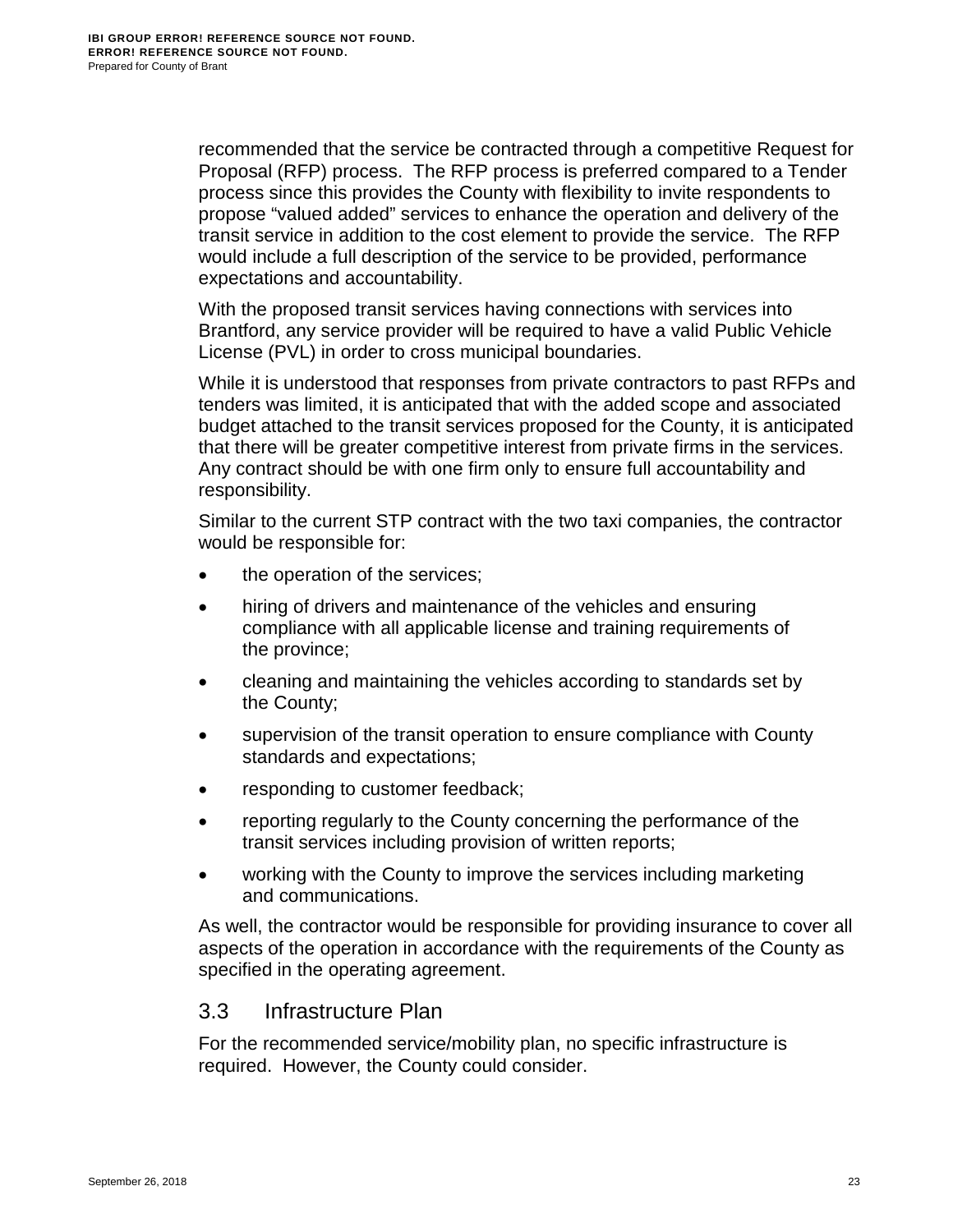# <span id="page-25-0"></span>3.4 AODA Requirements

As County staff are familiar through the current STP service, all transit services will need to be AODA compliant. This includes ensuring that all staff, including contractor staff, meet the customer service elements under the AODA through training programs. A certain portion of the vehicles will need to be accessible either low-floor or lift-equipped to accept mobility devices.

# <span id="page-25-1"></span>3.5 Management Plan

On the basis of contracting the service to one or more private firms and similar to the existing STP operation, the County would be responsible for the following activities:

- Design and purchase of all infrastructure items
- Marketing and communications including preparation of all customerinformation and promotional materials
- Printing of any transit tickets and/or passes
- Administration and monitoring of the operations and maintenance contract, similar to the existing STP contract. This will include monitoring the on-street service to ensure compliance and on-time performance and periodic inspection of the vehicles used for the service to ensure maintenance standards and cleanliness
- Responding to customer enquiries and feedback on the mobility service
- Reconciliation of ridership and revenues. Fare revenues should be collected from the contractor and counted on a daily basis and matched against the ridership count for the day, similar to the reconciliation tasks related to STP
- Preparing and filing all necessary reports and documents for Council, the MTO and other agencies that request or require information about the transit service

#### <span id="page-25-2"></span>**3.5.1 Staff Resources**

To manage and provide oversight for the transit/mobility service, a full-time person will be required.

# <span id="page-25-3"></span>3.6 Marketing and Communications Plan

To ensure good communications and an understanding of the new service, a marketing and communications plan should be prepared and should be simple and focused on a set of primary functions in order to both efficiently use the available financial and staff resources as well as to be effective.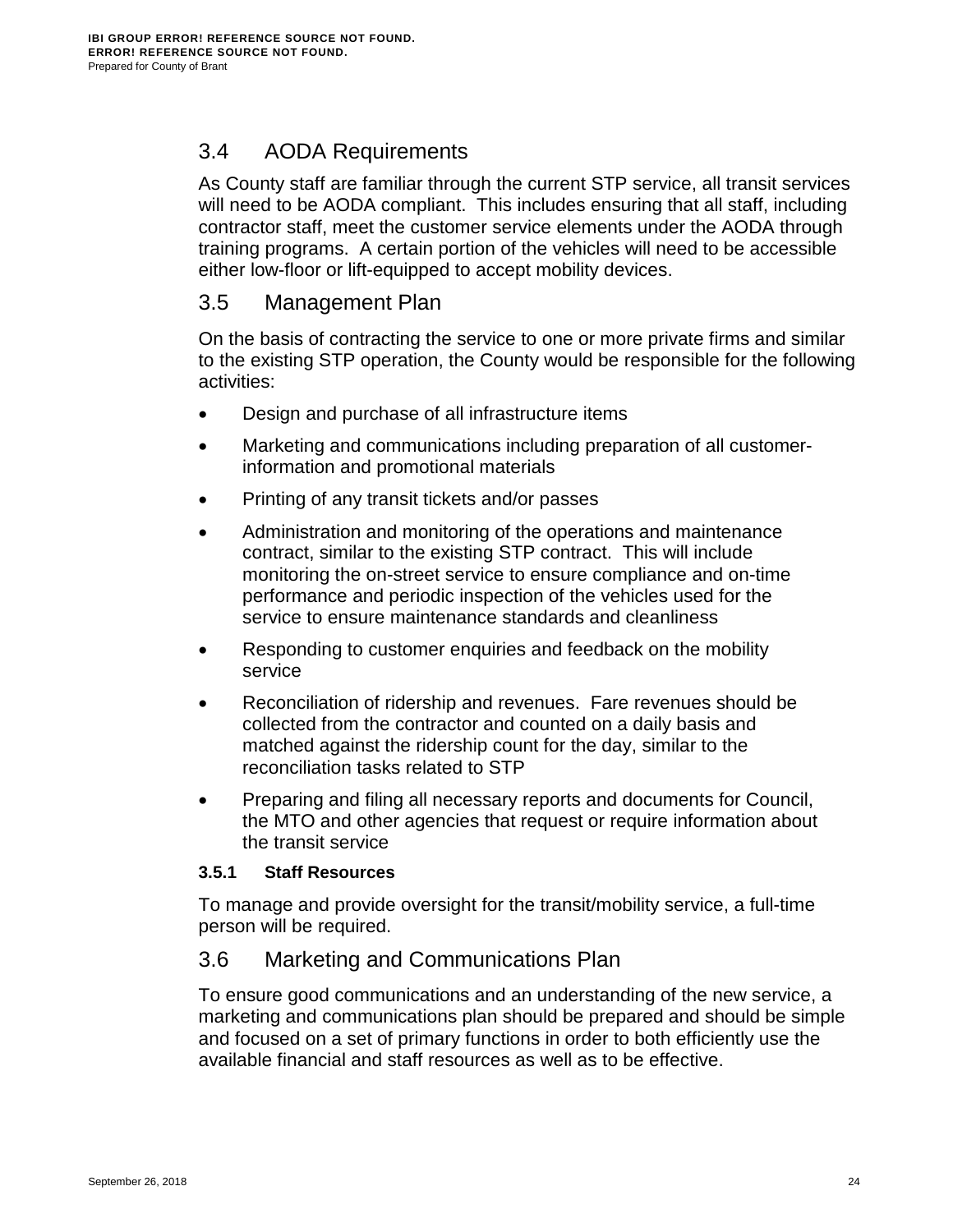The primary task is to implement the service and communicate details about the new transit service to all stakeholders. In this regard, the following are the key tasks to be undertaken:

- Corporate/Service Image and Logo develop a distinctive colour scheme and logo for the transit service incorporating the County name or transit-related creative name building on the *Brant e-Ride* concept. A competition could be held to develop the name.
- New transit brochure the most important element of customer communication is a transit brochure incorporating information about the service, the fare structure and useful information such as places to purchase fare media and points of interest. The brochure would then be made available on the vehicles, at fare media outlets, County offices and other municipal facilities (recreation centres, etc.). The brochure should be designed using the talents of a marketing and communications professional.
- Media advertising and print materials work with the Economic Development department and BIA/Chamber to create an annual calendar of community events to advertise with and link to transit use.
- Customer Information establish a dedicated telephone number for customer information. Ensure that the line is staffed during key time periods to answer questions and to respond to feedback. An email service could also be established for customer feedback.
- **Transit Web Page replace the existing STP information on the** County website with a re-designed and expanded transit information page about the transit service as well as links to local events and points of interest.
- Community and Media involvement work with business leaders and the public at large to promote use of the service; provide information and meet periodically with the local media; provide a regular supply of information to the local media regarding transit activities and issues.
- Council Presentations staff should provide regular update presentations to Council on the performance of the transit services and any newsworthy occurrences.
- Special Promotion Days provide regular promotional events focused on the transit services including special fares.

## <span id="page-26-0"></span>**3.6.1 Marketing Budget**

To support the marketing plan, financial and staff resources will be required. Initially, a special promotional budget of \$20,000, not including staff costs, is recommended to launch the new service including development and distribution of promotional material and to handle increased customer enquiries during the transition period.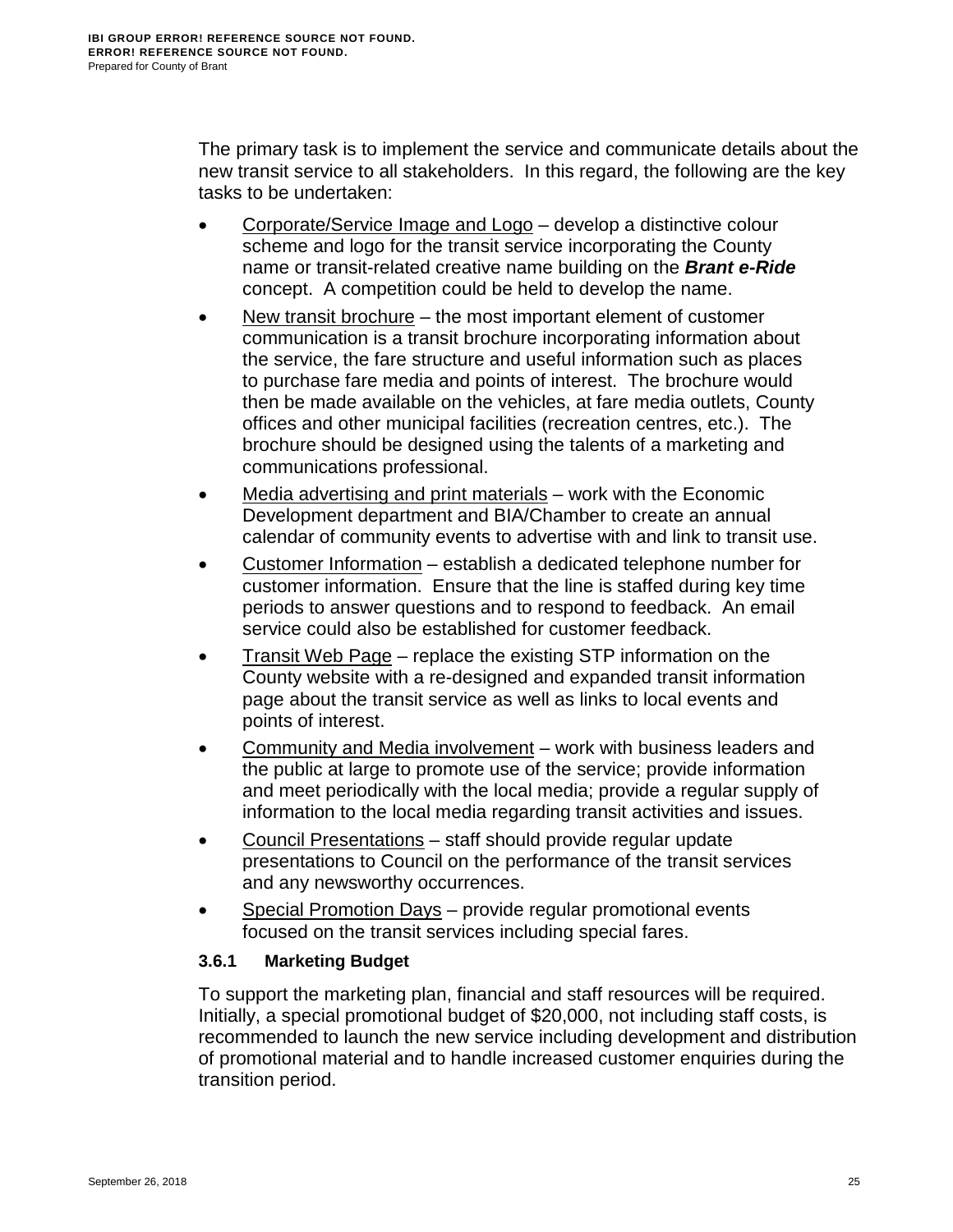A sustaining annual budget of \$15,000 plus an annual staff time commitment of 500 hours is forecast to successfully manage the marketing and communications plan on an on-going basis. This budget could be supplemented by joint promotions and the trading of advertising opportunities with local businesses.

The implementation of a comprehensive marketing plan is vital to the future success of the transit system and to attracting new users.

# <span id="page-27-0"></span>3.7 Financial Plan

The financial plan, [Exhibit 3.3,](#page-29-1) provides a multi-year estimate of operating (including administrative and management) expenses and revenue sources, including user fees (fares).

Fare revenues are based on a base rate of \$1.00 for the Commuter e-Ride and \$3.00 for the Community e-Ride for all users. As noted previously, the fare for the Destination e-Ride would be subject to negotiation with funding partners (businesses, agencies).

Ridership, beginning from a base estimate of 3,675 trips for each of the Community e-Ride and Commuter e-Ride services for the three months in 2019 (September  $30<sup>th</sup>$  start-up), or 14,700 annualized, would increase to 19,600 and 29,400 each in 2020. Thereafter, an annual ridership increase of 5% for each of the two services is projected reflecting increased awareness of the services and consistent with peer community transit use experience.

Expenses are based on the anticipated number of trips and estimated at a gross cost of \$12.00 per trip for the Community e-Ride and \$10.00 for the Commuter e-Ride, subject to proposals from the successful bidders. Net costs are \$9.00 for all trips.

Total County costs in addition to the contracted operational expenses are \$70,500 for the first three months (October to December 2019) and \$111,000 annually thereafter. The contractor costs would increase proportionately with the number of trips taken with revenues increasing as well.

The overall expenditures for the recommended transit plan, before revenues and gas tax, and including the recommended new expenditures for staff time, marketing and communications and miscellaneous costs, would be \$151,350 in 2019 and \$640,200 in 2020, increasing to \$723,400 by 2023 as use of the service (ridership) increases. After revenues and gas tax, the net municipal investment would be \$113,900 (2019), then \$461,000 in 2020 and increasing to \$530,300 by 2023. The gas tax, currently estimated at \$91,000 annually, is shown as constant although it can be expected to increase as ridership (and population) increases in future years.

Based on this forecast, the County's additional transit investment would increase from the current (STP) level excluding staff time (1 FTE) of \$125,000 by \$31,400 in 2019 (including added resources to prepare for implementation), \$336,000 in 2020 and to \$405,300 by 2023.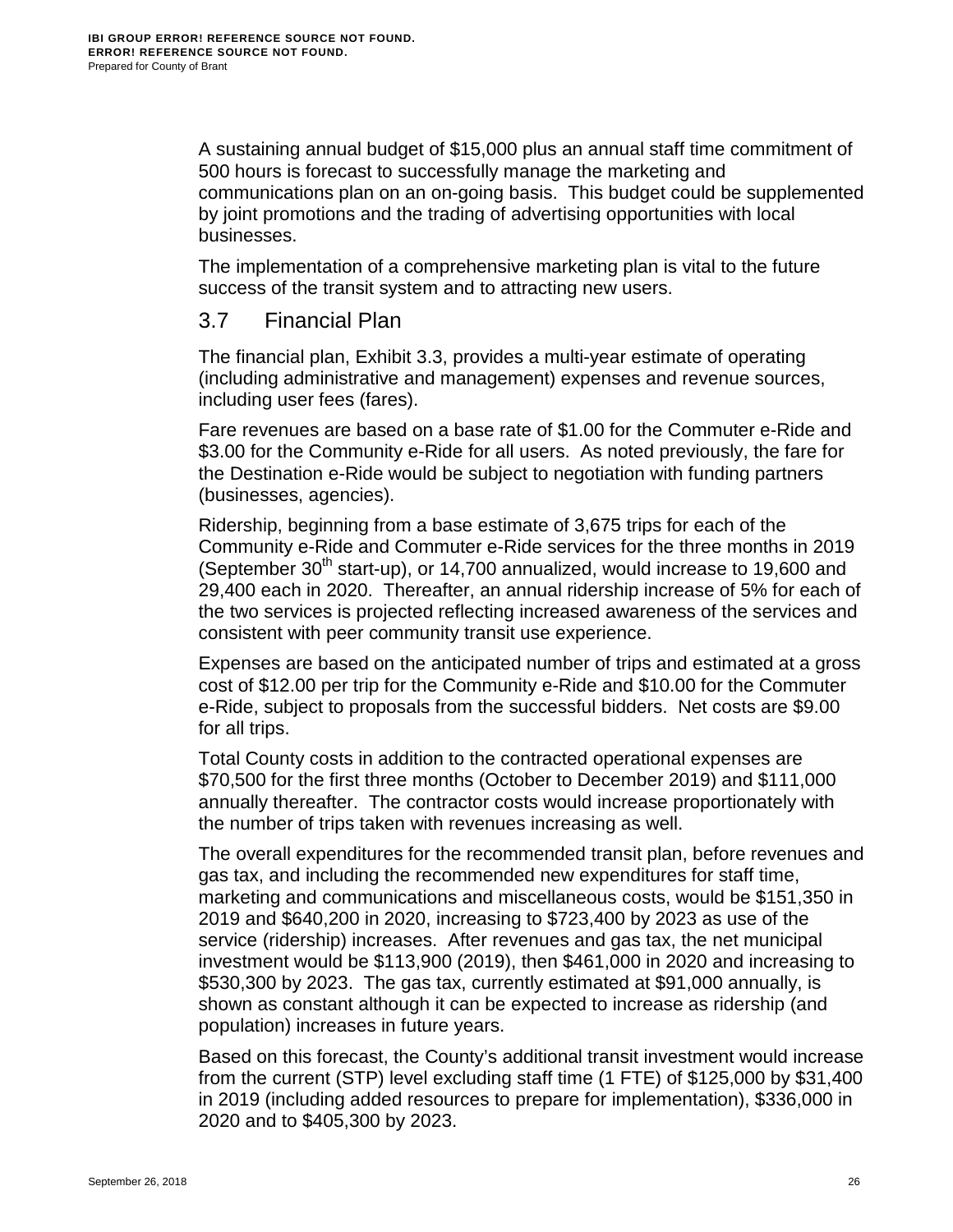Fare revenues would be collected by the contractor and netted against the contract cost based on trips taken, with the contractor invoicing the County for the net amount. This relieves the County of the administrative burden of collecting and depositing fare revenues. The contractor would be required, through the operating contract, to provide a daily accounting and reconciliation (summary) of trips taken and fare revenue collected.

It should be emphasized that a key element of the recommended plan is the significantly lower fares for either the commuter or the community services of \$1.00 and \$3.00, compared to the existing \$8.00 and \$10.00 fares.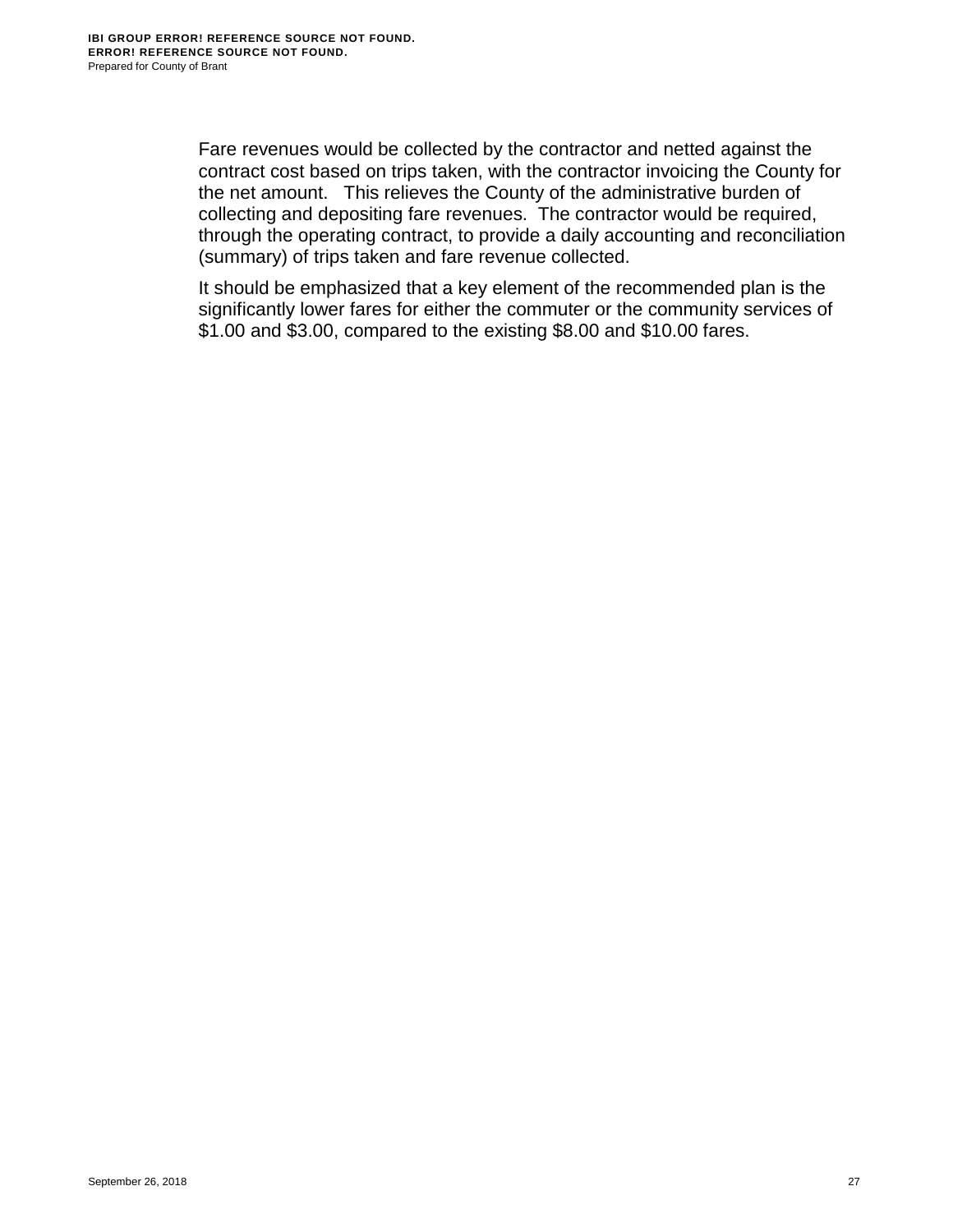<span id="page-29-1"></span><span id="page-29-0"></span>

|                             | <b>Plan Year</b> |            |            |            |            |
|-----------------------------|------------------|------------|------------|------------|------------|
| <b>Item</b>                 | 2019**           | 2020       | 2021       | 2022       | 2023       |
|                             |                  |            |            |            |            |
| Community e-Ride            | 3,675            | 19,600     | 20,580     | 21,600     | 22,700     |
| Commuter e-Ride             | 3,675            | 29,400     | 30,800     | 32,400     | 34,000     |
| <b>Destination e-Ride</b>   | <b>TBD</b>       | <b>TBD</b> | <b>TBD</b> | <b>TBD</b> | <b>TBD</b> |
| <b>Total</b>                | 7,350            | 49,000     | 51,380     | 54,000     | 56,700     |
|                             |                  |            |            |            |            |
| <b>Operator Contract</b>    |                  |            |            |            |            |
| Community e-Ride            | \$44,100         | \$235,200  | \$246,960  | \$259,200  | \$272,400  |
| @ \$12/trip                 |                  |            |            |            |            |
| Commuter e-Ride             | \$36,750         | \$294,000  | \$308,000  | \$324,000  | \$340,000  |
| @ \$10/trip                 |                  |            |            |            |            |
| <b>Total Contract Cost</b>  | \$80,850         | \$529,200  | \$554,960  | \$583,200  | \$612,400  |
| County Management/          | \$43,000         | \$86,000   | \$86,000   | \$86,0000  | \$86,000   |
| Staffing****                |                  |            |            |            |            |
| Marketing &                 | \$20,000         | \$15,000   | \$15,000   | \$15,000   | \$15,000   |
| Communications              |                  |            |            |            |            |
| <b>Miscellaneous County</b> | \$7,500          | \$10,000   | \$10,000   | \$10,000   | \$10,000   |
| Costs                       |                  |            |            |            |            |
| <b>Total Expenses</b>       | \$151,350        | \$640,200  | \$665,960  | \$694,200  | \$723,400  |
|                             |                  |            |            |            |            |
| Fares - Community e-        | \$11,025         | \$58,800   | \$61,740   | \$64,800   | \$68,100   |
| Ride (@ \$3.00)             |                  |            |            |            |            |
| Fares - Commuter e-         | \$3,675          | \$29,400   | \$30,800   | \$32,400   | \$34,000   |
| Ride (@ \$1.00)             |                  |            |            |            |            |
| <b>Total Fare Revenue</b>   | \$14,700         | \$88,200   | \$92,540   | \$97,200   | \$102,100  |
| Gas Tax*****                | \$22,750         | \$91,000   | \$91,000   | \$91,000   | \$91,000   |
| <b>Net Municipal</b>        | \$113,900        | \$461,000  | \$472,420  | \$506,000  | \$530,300  |
| <b>Investment</b>           |                  |            |            |            |            |
| <b>Current STP Costs***</b> | \$82,500         | \$125,000  | \$125,000  | \$125,000  | \$125,000  |
| <b>Net Increase</b>         | \$31,400         | \$336,000  | \$347,420  | \$381,000  | \$405,300  |

# **Exhibit 3.3: 5-Year Budget Estimate for the Brant e-Ride Services**

\*All values in constant 2018 dollars

\*\*3 months. Effective September 30, 2019

\*\*\*Net cost for STP.

\*\*\*\*1.0 FTE for six months

\*\*\*\*\*Gas tax subject to increase in future years